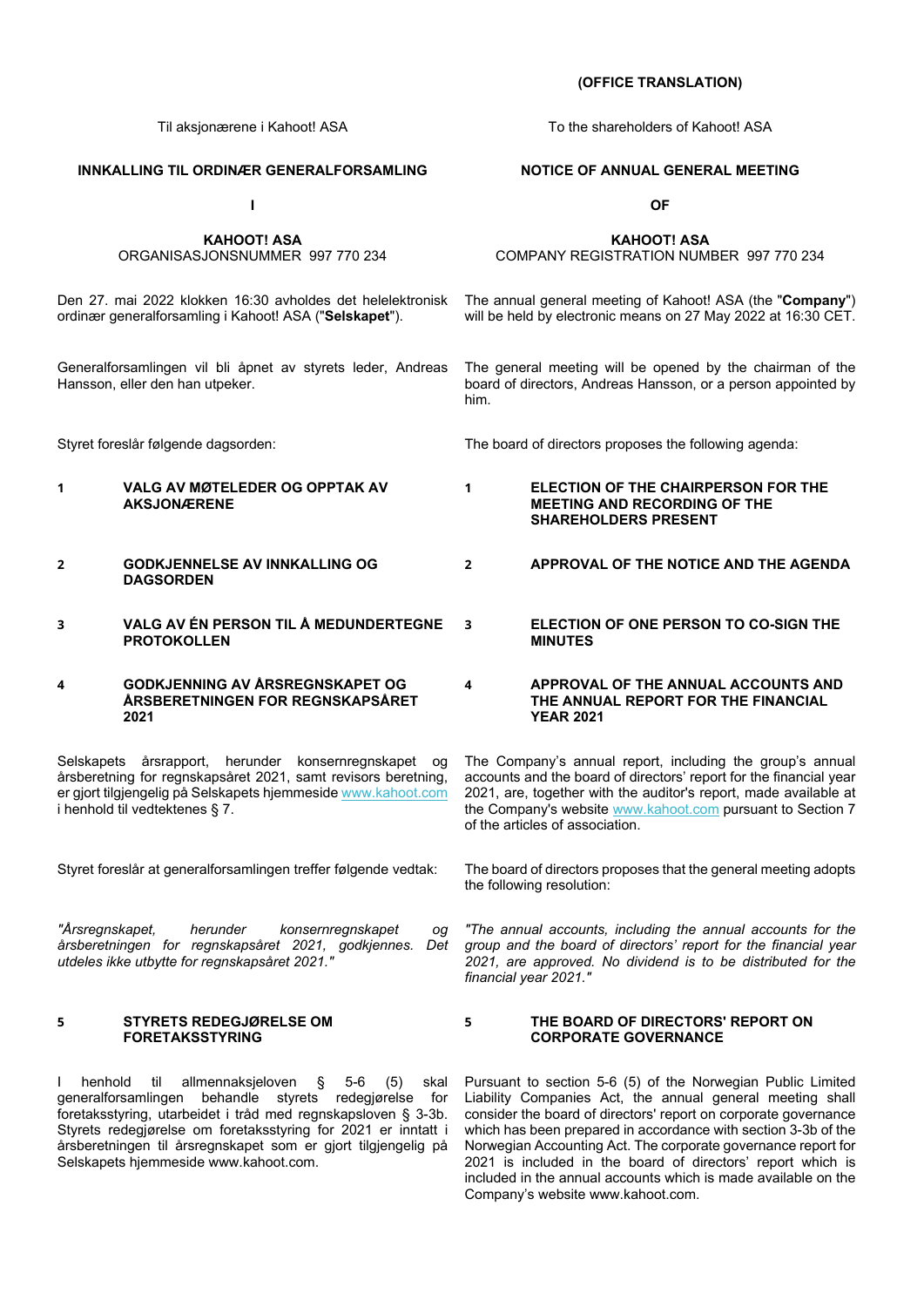Det skal ikke stemmes over styrets redegjørelse om foretaksstyring. Styret foreslår at generalforsamlingen treffer følgende vedtak:

*"Generalforsamlingen behandlet styrets redegjørelse for eierstyring og selskapsledelse. Generalforsamlingen tok redegjørelsen til orientering"*

#### **6 FASTSETTELSE AV GODTGJØRELSE TIL SELSKAPETS REVISOR FOR 2021**

Revisjonshonoraret er vesentlig høyere sammenlignet med 2020 da det har vært ekstraordinært mye arbeid knyttet til IFRSkonverteringen i forbindelse med noteringen på Oslo Børs i mars 2021, PCAOB revisjonsarbeid for perioden 2018 til 2021 og revisjonsarbeid knyttet til oppkjøp av selskap.

Styret foreslår at revisjonshonorar til Selskapets revisor, Deloitte AS, som fremkommer i note 7 i Årsregnskapet for 2021, godkjennes.

*"Godtgjørelsen til Selskapets eksterne revisor, Deloitte AS, som fremkommer i note 7 i Årsregnskapet for 2021, godkjennes."*

#### **7 RÅDGIVENDE AVSTEMNING OM RAPPORT OM LØNN OG ANNEN GODTGJØRELSE TIL LEDENDE ANSATTE**

På den ordinære generalforsamlingen i 2020, vedtok generalforsamlingen retningslinjer om lønn og godtgjørelse til ledende ansatte i henhold til allmennaksjeloven § 6-16a og Forskrift om retningslinjer og rapport om godtgjørelse for ledende personer ("Forskriften") ("Retningslinjene"). ledende personer ("**Forskriften**") ("**Retningslinjene**"). Retningslinjene foreslås endret i punkt 8.

I tråd med asal § 6-16b og Forskriften, har styret utarbeidet en rapport som gir en samlet oversikt over lønn og annen godtgjørelse. Deloitte AS, Selskapets revisor, har kontrollert at rapporten inneholder opplysninger som kreves av allmennaksjeloven og Forskriften. Rapporten bygger på Retningslinjene og er utformet i tråd med Europakommisjonens mal for rapporter om godtgjørelse.<sup>1</sup>

Rapporten er gjort separat tilgjengelig på Selskapets hjemmeside [www.kahoot.com/](http://www.kahoot.com/)investor/resources.

I henhold til allmennaksjeloven § 5-6 (4) skal retningslinjene behandles og det skal holdes en rådgivende avstemning over rapporten. Styret foreslår at generalforsamlingen fatter følgende vedtak:

*"Generalforsamlingen behandlet styrets rapport for 2021 i henhold til allmennaksjeloven § 6-16b og Forskriften. Generalforsamlingen tok rapporten til orientering"*.

The corporate governance report is not subject to voting. The board of directors proposes that the general meeting adopts the following resolution:

*"The general meeting reviewed the board of director's Report on Corporate Governance. The report was taken into consideration by the annual general meeting".* 

#### **6 APPROVAL OF THE REMUNERATION FOR THE COMPANY'S AUDITOR FOR 2021**

The remuneration for the Company's auditor has been significantly higher than for 2020 due to the extraordinary amount of work due to the FRS conversion in connection with the Company's listing on the Oslo Stock Exchange in March 2021, PCAOB audit work for 2018 to 2021 and the audit work related to acquisitions.

The board of directors proposes that the fee to the Company's auditor, Deloitte AS, as set out in Note 7 in the annual accounts for 2021, is approved.

Styret foreslår at generalforsamlingen treffer følgende vedtak: The board of directors proposes that the general meeting adopts the following resolution:

> *"Remuneration to the Company's independent auditor, Deloitte AS, as set out in Note 7 in the annual accounts for 2021, is approved."*

#### **7 APPROVAL OF REPORT ON SALARY AND OTHER REMUNERATION TO LEADING PERSONNEL**

At the annual general meeting in 2020, the general meeting approved the guidelines pursuant to Section 6-16a of the Norwegian Public Limited Liability Companies Act (the "**Act**"), supplemented by the Regulations for guidelines and reports for salary and other remuneration for leading personnel (the "**Regulation**") (the "**Guidelines**"). The Guidelines is proposed to be amended in item 8.

In accordance with section 6-16b of the Act and the Guidelines, the board of directors has prepared a report which sets out an overview of the salary and other remuneration to the leading personnel in Kahoot! ASA. The Company's auditor, Deloitte AS, has controlled that the report contains the necessary information pursuant to the Act and the Guidelines. The Report is based on the Guidelines and is prepared in accordance with the European Commission's template for reports on remuneration.[1](#page-1-0)

The Report are made separately available on the Company's websit[e www.kahoot.com/](http://www.kahoot.com/)investor/resources.

In accordance with section 5-6 (4) of the Norwegian Public Limited Liability Companies Act, the report is subject to consideration by the general meeting. The board of directors proposes that the general meeting makes the following resolution:

"*The general meeting reviewed the board of director's report on remuneration to the leading personnel for 2021 prepared in accordance with section 6-16b of the Norwegian Public Limited* 

<span id="page-1-0"></span><sup>1</sup> [https://ec.europa.eu/info/sites/info/files/rrg\\_draft\\_21012019.pdf](https://ec.europa.eu/info/sites/info/files/rrg_draft_21012019.pdf)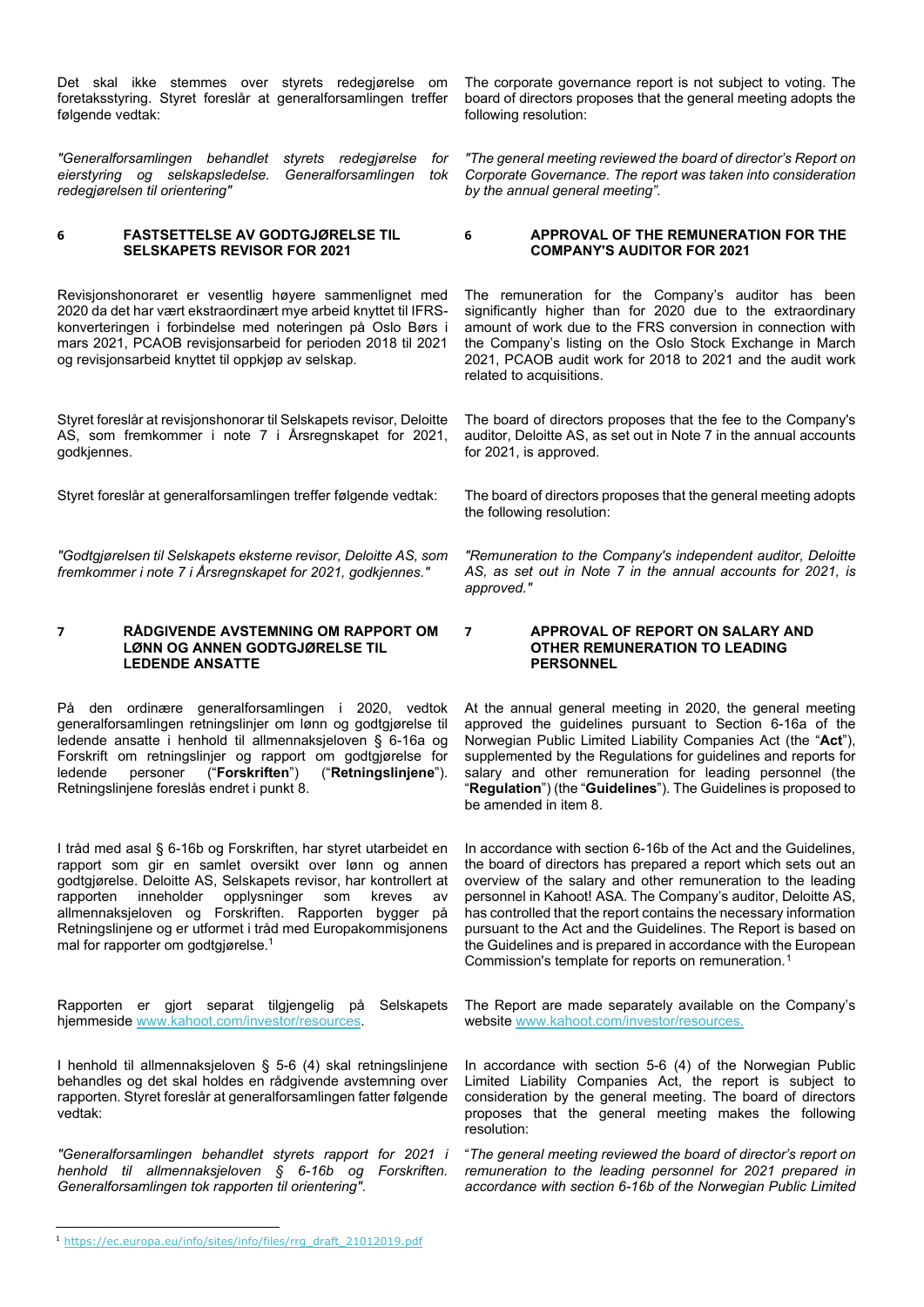Styret anbefaler at generalforsamlingen ved en rådgivende avstemming gir sin tilslutning til rapporten om lønn og annen godtgjørelse til Selskapets ledende personer.

#### **8 GODKJENNELSE AV RETNINGSLINJER OM FASTSETTELSE AV GODTGJØRELSE TIL LEDENDE ANSATTE**

I henhold til allmennaksjeloven § 6-16a og Forskriften om retningslinjer og rapport om godtgjørelse for ledende personer, har styret utarbeidet retningslinjer for godtgjørelse til ledende personer i Kahoot! ASA. Retningslinjene er oppdatert fra 2021 som følge av endringene som foreslått i opsjons- og<br>insentivprogrammet som beskrevet i retningslinjene. insentivprogrammet som Retningslinjene er gjort separat tilgjengelig på Selskapets hjemmeside www.kahoot.com.

I henhold til allmennaksjeloven § 5-6 (3) skal retningslinjene behandles og godkjennes på generalforsamlingen. Styret foreslår at generalforsamlingen fatter følgende vedtak:

"*Retningslinjer i henhold til allmennaksjeloven § 6-16a og tilhørende forskrift, godkjennes*".

#### **9 VALG AV MEDLEMMER TIL SELSKAPETS STYRE**

Det vises til innstilling fra valgkomiteen, som er tilgjengelig på Selskapets hjemmesid[e www.kahoot.com.](http://www.kahoot.com/)

Styret foreslår at generalforsamlingen stemmer over forslaget til valg av styremedlemmer i én samlet votering.

Styret vil etter dette forslaget ha følgende aksjeeiervalgte styremedlemmer med funksjonstid angitt i parentes:

Joanne Bradford, styremedlem (ett år)

Stefan Blom, styremedlem (ett år)

I tråd med allmennaksjeloven § 6-4 og Forskrift om de ansattes rett til representasjon i allmennaksjeselskapers styre, så ble det valgt to ansatterepresentanter med varamedlemmer til styret, blant, og av, Selskapets valgbare ansatte i juni 2021. Varamedlem for Sarah Blystad, Emilia Samborska, ble valgt i September 2021 som følge av at Daria Golubeva forlot Selskapet. Både ansatterepresentanter og varamedlemmer blir valgt for to år. Følgende ansatterepresentanter er valgt:

*Liability Companies Act. The report was taken into consideration by the annual general meeting*".

The Board of Directors recommends that the general meeting by an advisory vote endorses the report on salary and other remuneration to the Company's leading personnel.

#### **8 APPROVAL OF GUIDELINES FOR SALARY AND OTHER REMUNERATION TO LEADING PERSONNEL**

In accordance with section 6-16a of the Norwegian Public Limited Liability Companies Act, supplemented by the Regulations for guidelines and reports for salary and other remuneration for leading personnel, the board of directors has produced updated guidelines for salary and other remuneration for the leading personnel in Kahoot! ASA. The Guidelines are updated since 2021 following the proposed amendments to the option and equity incentive program as described in the proposed guidelines. The guidelines are made separately available on the Company's website www.kahoot.com.

In accordance with section 5-6 (3) of the Norwegian Public Limited Liability Companies Act, the guidelines are subject to consideration and approval by the general meeting. The board of directors proposes that the general meeting makes the following resolution:

"*The guidelines pursuant to Section 6-16a of the Norwegian Public Limited Liability Companies Act and ancillary regulations, are approved*".

#### **9 ELECTION OF MEMBERS OF THE COMPANY'S BOARD OF DIRECTORS**

Reference is made to the proposal from the nomination committee, which is available at the Company's website [www.kahoot.com.](http://www.kahoot.com/)

The board of directors proposes that the general meeting considers the proposal for election of board members in a combined vote.

The company will according to this proposal have the following shareholder-elected board members with terms of office given in brackets:

Andreas Hansson, styreleder (ett år) Andreas Hansson, chairperson (one year)

Lori Wright, styremedlem (ett år) Lori Wright, board member (one year)

Joanne Bradford, board member (one year)

Stefan Blom, board member (one year)

In accordance with Section 6-4 and ancillary regulations relating to the employees' rights' to representation in the board of directors of public limited liability companies, two employee representatives with deputies were appointed by and among the Company's eligible employees in June 2021. The deputy for Sarah Blystad was appointed in September 2021 following Daria Golubeva resignation from the Company. The employee representatives with deputies were appointed for two years.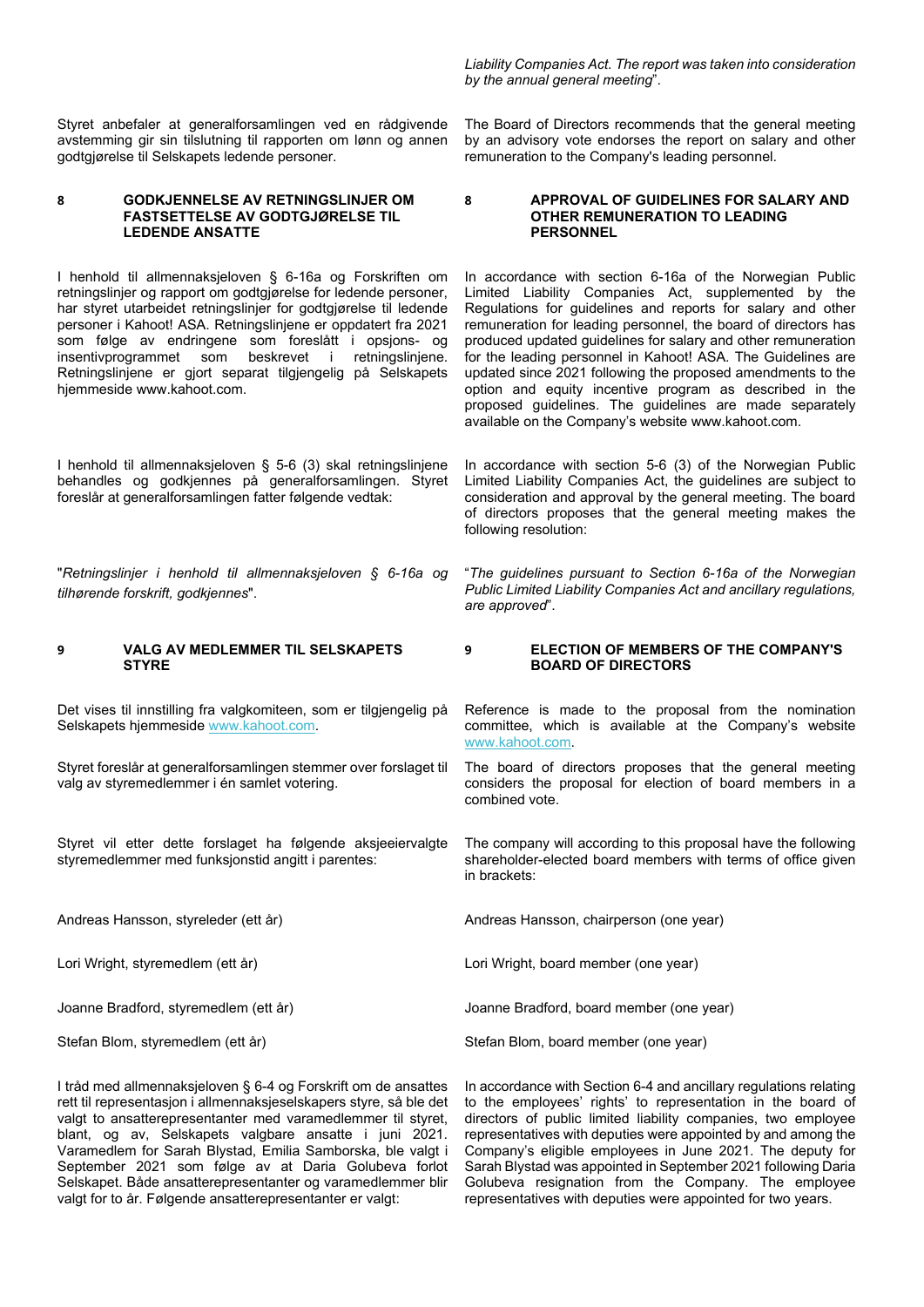Sarah Blystad, ansatterepresentant

Alexander Remen, ansatterepresentant

Emilia Klaudia Samborska, varamedlem for Sarah Blystad

Patrik Jandusik, varamedlem for Alexander Remen

#### **10 FASTSETTELSE AV GODTGJØRELSE TIL STYRETS MEDLEMMER**

## **10.1 Godtgjørelse til styrets medlemmer for perioden fra den ordinære generalforsamlingen i 2022 til den ordinære generalforsamlingen i 2023**

Det vises til innstilling fra valgkomiteen, som er tilgjengelig på Selskapets hjemmeside [www.kahoot.com.](http://www.kahoot.com/) Valgkomiteen har i sin innstilling til generalforsamlingen foreslått at generalforsamlingen treffer følgende vedtak vedrørende godtgjørelse til styrets medlemmer:

"*Styret skal motta følgende honorar for perioden fra den ordinære generalforsamlingen i 2022 til den ordinære generalforsamlingen i 2023:* 

*Styrets leder skal motta USD 75 000 for perioden. Alle andre aksjonærvalgte styremedlemmer skal motta USD 50 000 for perioden. Medlemmer av underkomiteer til styret skal i tillegg motta godtgjørelse på USD 400 per komitémøte, men likevel ikke mindre enn totalt USD 1 000 for perioden, mens lederne av underkomiteene skal motta godtgjørelse på USD 800 per møte, men likevel ikke mindre enn totalt USD 2 000 for perioden. Hver av ansattevalgte styremedlemmene skal motta NOK 150 000 for perioden, og hver av varamedlemmene til de ansattevalgte styremedlemmene skal få NOK 10 000 per styremøte de deltar på.*

*Honoraret skal utbetales umiddelbart etter den ordinære generalforsamlingen i 2023. Dersom et styremedlem ikke har sittet i styret i hele perioden skal honoraret nedjusteres forholdsvis (basert på antall dager i styret sammenlignet med hele perioden).*"

*For perioden fra den ordinære generalforsamlingen i 2021 til den ordinære generalforsamlingen i 2022 så skal medlemmer av underkomiteer til styret motta godtgjørelse på USD 400 per komitémøte, men likevel ikke mindre enn totalt USD 1 000 for perioden, mens lederne av underkomiteene skal motta godtgjørelse på USD 800 per møte, men likevel ikke mindre enn totalt USD 2 000 for samme periode."* 

## **10.2 Restricted stock units til styremedlemmene 10.2 Restricted stock units to the members of the**

Valgkomiteen har i sin innstilling til generalforsamlingen foreslått at aksjonærvalgte styremedlemmer tildeles og kan motta ytterligere styregodtgjørelse i form av RSUer. Det vises også til Retningslinjene som er gjort separat tilgjengelig på Selskapets hjemmeside www.kahoot.com.

Valgkomiteen har foreslått at generalforsamlingen treffer følgende vedtak:

Sarah Blystad, employee representative

Alexander Remen, employee representative

Emilia Klaudia Samborska, deputy for Sara Blystad

Patrik Jandusik, deputy for Alexander Remen

#### **10 DETERMINATION OF REMUNERATION TO THE BOARD OF DIRECTORS**

#### **10.1 Remuneration to the Board of directors for the period from the annual general meeting in 2022 to the annual general meeting in 2023**

Reference is made to the proposal from the nomination committee, which is available at the Company's website [www.kahoot.com.](http://www.kahoot.com/) The Nomination Committee has in its recommendation to the general meeting proposed that the general meeting adopts the following resolution regarding the remuneration payable to the members of the Board of Directors:

"*The Board of Directors shall receive the following remuneration for the period from the annual general meeting in 2022 to the annual general meeting in 2023:*

*The chair of the Board of Directors shall receive USD 75,000 for the period. All other shareholder elected board members shall receive USD 50,000 for the period. Members of board committees shall receive an additional remuneration of USD 400 per committee meeting, however not less than USD 1,000 for the period and the chairpersons of such committees shall receive remuneration of USD 800 per meeting, however not less than USD 2,000 for the period. Each of the employee-elected board members shall receive NOK 150,000 for the period and each of the deputy employee-elected board members shall receive NOK 10,000 per board meeting attended"* 

*The remuneration shall be payable immediately after the annual general meeting in 2023. If a board member has not served for the entire period, the remuneration shall be pro rata adjusted down (based on the number of days served compared to the full period).*

*For the period from the annual general meeting in 2021 to the annual general meeting in 2022, the members of board committees shall receive remuneration of USD 400 per committee meeting, however not less than USD 1,000 for the period and the chairpersons of such committees shall receive remuneration of USD 800 per meeting, however not less than USD 2,000 for the same period."*

# **Board of directors**

The Nomination Committee has in its recommendation to the general meeting proposed that shareholder elected board members shall be granted and receive additional remuneration as RSUs. Reference is also made to the guidelines are made<br>separately available on the Company's website separately available on the Company's website www.kahoot.com.

The Nomination Committee has proposed that the general meeting adopts the following resolution: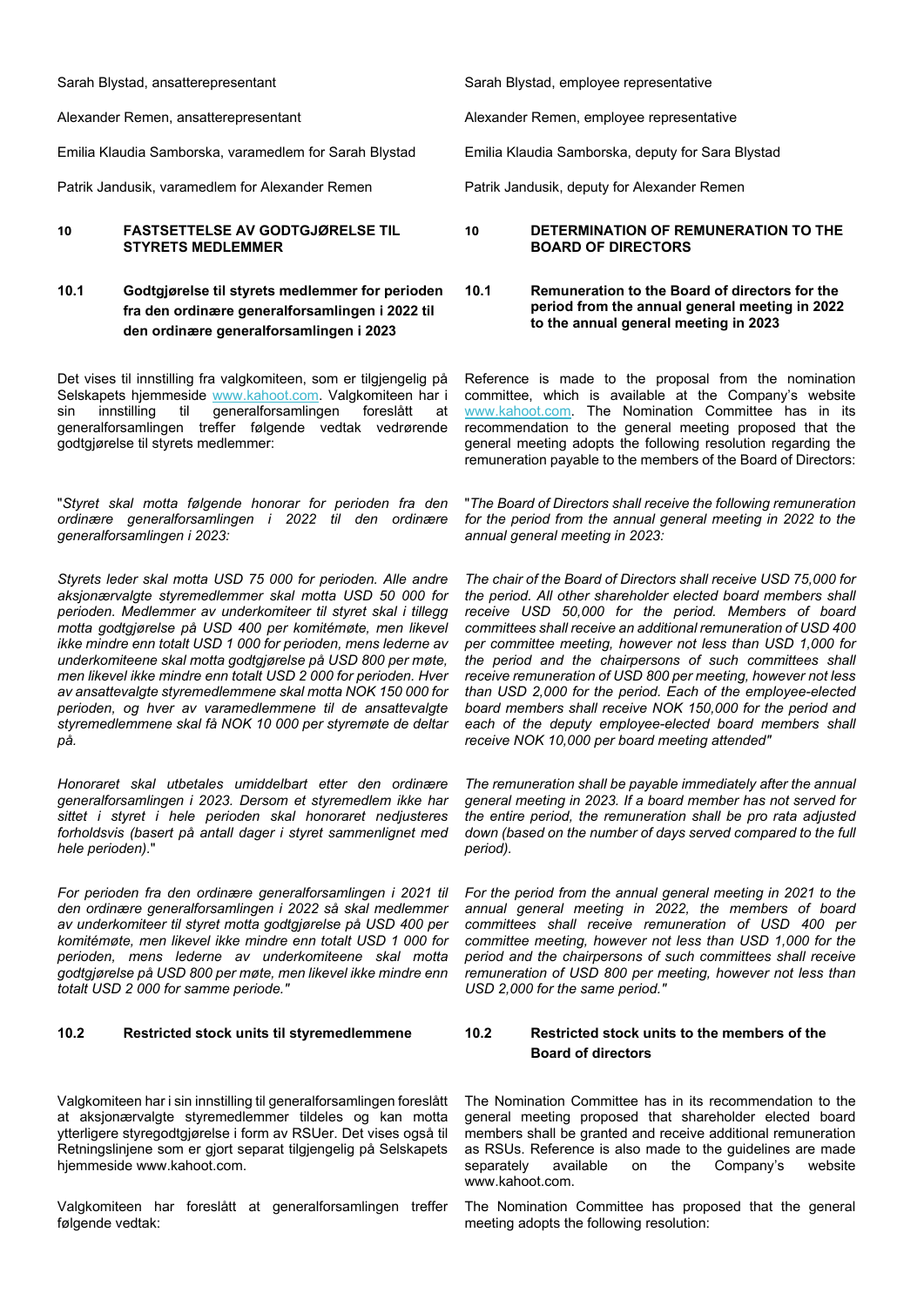*Følgende aksjonærvalgte styremedlemmene skal bli tildelt "restricted stock units" ("RSUs") i henhold til Valgomiteens innstilling for følgende beløp:*

*Andreas Hansson: USD 100 000*

*Christer Stefan Blom: USD 100 000*

*Lori Wright: USD 100 000*

*Joanne Bradford: USD 100 000*

#### **11 FASTSETTELSE AV GODTGJØRELSE TIL VALGKOMITEEN**

Medlemmene av valgkomiteen ble valgt på den ordinære generalforsamlingen i 2021 for en periode på to år.

Det vises til innstilling fra valgkomiteen, som er tilgjengelig på Selskapets hjemmeside [www.kahoot.com.](http://www.kahoot.com/) Styret foreslår at generalforsamlingen treffer følgende vedtak:

"*Valgkomiteen godtgjørelsen for perioden fra den ordinære generalforsamlingen i 2022 og frem til den ordinære generalforsamlingen i 2023 fastsettes til USD 8 000 til valgkomiteens leder og USD 4 000 til det ordinære medlemmet."*

For mer informasjon vises det til valgkomiteens innstilling, som er tilgjengelig på Selskapets hjemmeside www.kahoot.com i henhold til vedtektenes § 8.

#### **12 FULLMAKT FOR STYRET TIL Å FORHØYE AKSJEKLAPITALEN I FORBINDELSE MED OPPKJØP, FUSJONER OG EGENKAPITALINNHENTINGER**

Styret foreslår at generalforsamlingen gir styret en fullmakt til å forhøye aksjekapitalen med inntil NOK 4 500 000 (ca. 9,1 % av utestående) ved utstedelse av inntil 45 000 000 nye aksjer, slik at styret kan beslutte utstedelse av nye aksjer i forbindelse med oppkjøp og fusjoner, og for å reise ny egenkapital. Det foreslås at denne fullmakten varer frem til den tidligste av ordinær generalforsamling i 2023 og 30. juni 2023, og at den fra det tidspunktet den registreres i Foretaksregisteret erstatter en fullmakt gitt på ordinære generalforsamling den 8. juni 2021.

Da styrefullmakten skal kunne benyttes til å utstede nye aksjer i forbindelse med oppkjøp, fusjoner og/eller kapitalinnhentinger, foreslås det at styrefullmakten gir styret mulighet til å fravike aksjeeiernes fortrinnsrett til tegning og tildeling av nye aksjer.

(i) *I henhold til allmennaksjeloven § 10-14 gis styret fullmakt til å forhøye Selskapets aksjekapital med inntil NOK 4 500 000 ved utstedelse av inntil 45* 000 000 *nye aksjer.* 

*The following shareholder-elected board members is granted RSUs in accordance with the nomination committees' recommendation for an amount equal to the following:* 

*Andreas Hansson: USD 100,000 Christer Stefan Blom: USD 100,000 Lori Wright: USD 100,000 Joanne Bradford: USD 100,000*

#### **11 DETERMINATION OF REMUNERATION TO THE NOMINATION COMMITTEE**

The members of the nomination committee were appointed by the annual general meeting in 2021 for å period of two years.

Reference is made to the proposal from the nomination committee, which is available at the Company's website [www.kahoot.com.](http://www.kahoot.com/) The board of directors proposes that the general meeting adopts the following proposal:

"*The remuneration to the nomination committee for the period from the annual general meeting in 2022 until the annual general meeting in 2023 is USD 8,000 to the chairman and USD 4,000 to the ordinary member."*

For more information, reference is made to the Nomination Committee's recommendation which is available at the Company's website www.kahoot.com pursuant to section 8 of the articles of association.

#### **12 AUTHORIZATION TO THE BOARD OF DIRECTORS TO INCREASE THE SHARE CAPITAL IN CONNECTION WITH MERGERS, ACQUISITIONS AND EQUITY RAISES**

The board of directors proposes that the general meeting authorizes the board of directors to increase the share capital by up to NOK 4,500,000 (9.1% of the outstanding shares) by issuing up to 45,000,000 new shares in order for the board to be able to resolve the issuance of new shares in connection with merger and acquisitions, and to raise new equity. It is proposed that the authorization shall be valid until the earlier of the annual general meeting in 2023 and 30 June 2023 and that the authorization replaces the authorization granted by the annual general meeting on 8 June 2021 with effect from the time the authorization is registered in the Norwegian Register of Business Enterprises.

As the authorization shall be available for issuance of new shares in connection with merger, acquisitions and capital raises, the board of directors proposes that it is authorized to deviate from the shareholders' preferential right to subscribe for and be allotted new shares.

Styret foreslår at generalforsamlingen vedtar følgende: The board of directors proposes that the general meeting adopts the following resolution:

> (i) *Pursuant to section 10-14 of the Norwegian Public Limited Liability Companies Act, the board of directors is granted an authorization to increase the Company's share capital by up to NOK 4,500,000 by the issuance of up to 45,000,000 new shares.*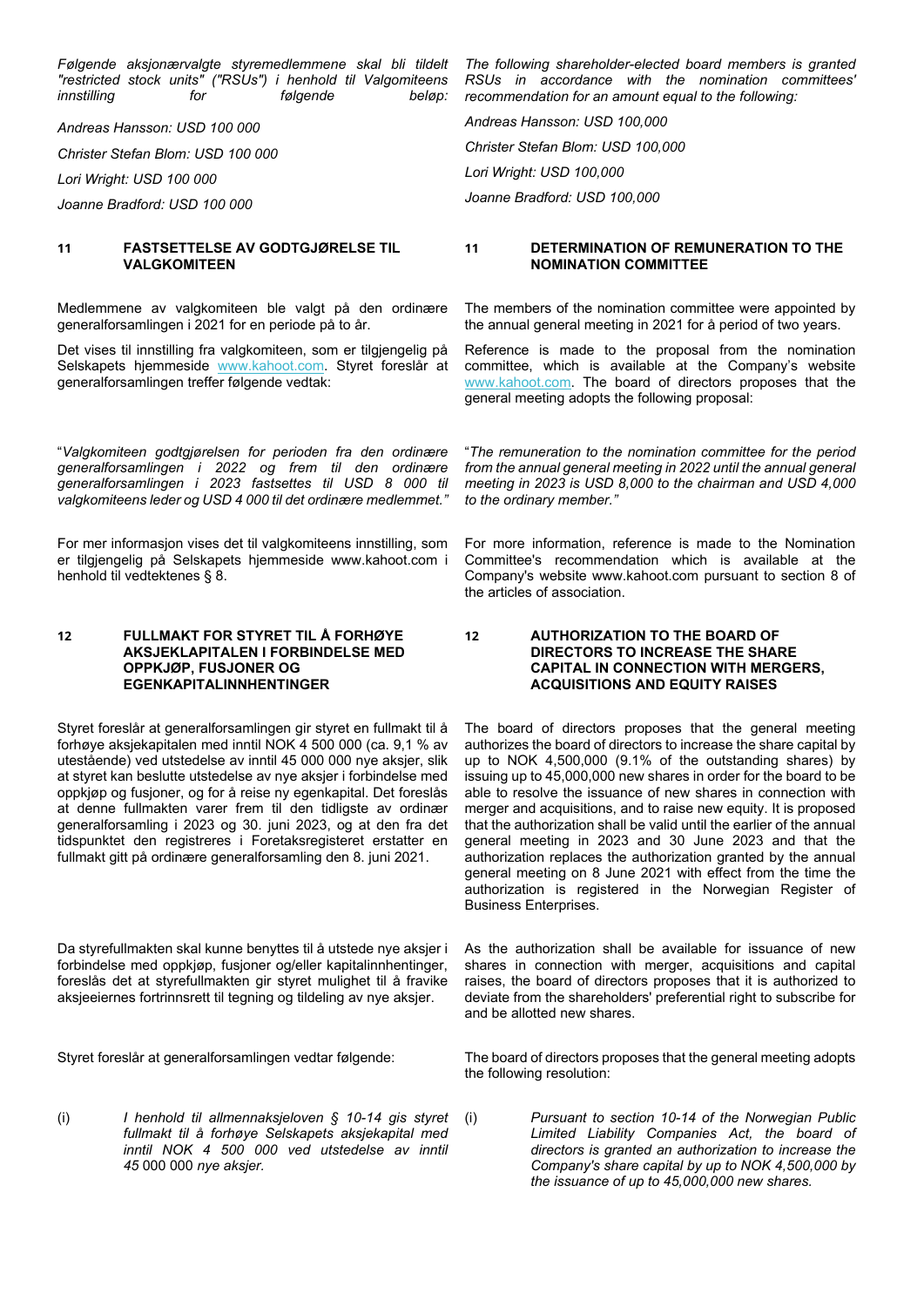- *(ii) Aksjeeiernes fortrinnsrett til de nye aksjene etter allmennaksjeloven § 10-4 kan fravikes.*
- *(iii) Fullmakten omfatter kapitalforhøyelser mot innskudd i andre eiendeler enn penger etter allmennaksjeloven § 10-2.*
- *(iv) Fullmakten omfatter kapitalforhøyelse ved fusjon etter allmennaksjeloven§ 13-5.*
- *(v) Styret gis fullmakt til å endre vedtektenes § 4 i samsvar med de kapitalforhøyelser som besluttes i henhold til denne fullmakten.*
- *(vii) Fullmakten varer frem til det tidligste av den ordinær generalforsamling i 2023 og 30. juni 2023.*
- *(ix) Fra tidspunktet for registrering i Foretaksregisteret, erstatter denne fullmakten den tidligere styrefullmakten til å forhøye aksjekapitalen med inntil NOK 6 130 000, som styret ble tildelt på den ordinære generalforsamlingen den 8. juni 2021.*

#### **13 FULLMAKT FOR STYRET TIL Å FORHØYE AKSJEKAPITALEN I FORBINDELSE MED OPSJONS- OG KAPITALRETTIGHETSUTØVELSER**

Selskapet har som ledd i sine langsiktige insentivordninger tildelt aksjeopsjoner til ansatte i Gruppen og konsulenter, og Selskapet ser på opsjonstildeling som et viktig virkemiddel for at konsernet skal tiltrekke seg og beholde dyktige medarbeidere, og for å etablere et interessefellesskap mellom disse og Selskapets aksjonærer. Slik det fremgår av retningslinjene for fastsettelse av lønn og annen godtgjørelse til ledende ansatte ("**Retningslinjene**"), så foreslås det å legge til rette for et RSUog PSU program ("**Insentivprogram**"). Det vises videre til valgkomiteens innstilling, som er tilgjengelig på Selskapets hjemmeside www.kahoot.com i henhold til vedtektenes § 8.

For å legge forholdene til rette for gjennomføringen av opsjonsprogrammet og Insentivprogrammet, så foreslår styret at det gis en fullmakt til å forhøye aksjekapitalen i tilknytning til incentivordninger til ansatte, konsulenter og styremedlemmer i en samlet fullmakt.

Styret foreslår derfor at generalforsamlingen gir styret fullmakt til å forhøye aksjekapitalen med inntil NOK 4 500 000 ved utstedelse av inntil 45 000 000 aksjer (9,1% av utestående aksjer), og at denne fullmakten varer frem til den tidligste av ordinær generalforsamling i 2023 og 30. juni 2023. Denne fullmakten vil erstatte den tilsvarende fullmakten som ble tildelt av generalforsamlingen den 8. juni 2021 fra tidspunktet for registrering av den nye fullmakten i Foretaksregistret.

*(ii) The shareholders' preferential rights to the new shares pursuant to section 10-4 of the Norwegian Public Limited Liability Companies Act may be deviated from.*

*(iii) The authorization may comprise share capital increase against contributions in kind, cf. section 10- 2 of the Norwegian Public Limited Liability Companies Act.*

*(iv) The authorization may comprise share capital increase in connection with mergers pursuant to section 13-5 of the Norwegian Public Limited Liability Companies Act.*

*(vi) The board of directors is authorized to amend the Company's articles of association section 4 in accordance with the share capital increases carried out under this authorization.*

*(viii) This authorization is valid until the earlier of the annual general meeting in 2023 and 30 June 2023.*

*(x) From the time of registration in the Norwegian Register of Business Enterprises, this authorisation replaces the previous authorisation to increase the share capital by up to NOK 6,130,000, given to the Board of Directors at the annual general meeting held on 8 June 2021.*

#### **13 AUTHORIZATION TO THE BOARD OF DIRECTORS TO INCREASE THE SHARE CAPITAL IN CONNECTION WITH OPTION AND EQUITY INCENTIVE RIGHTS**

The Company has as part of its long-term incentive scheme granted share options to employees of the Group and to consultants, and the Company is of the view that option grants is an important tool to attract and retain competent personnel, and to align the interests of such personnel with those of the shareholders. As set out in the guidelines for determination of salary and other remuneration (the "**Guidelines**"), it has been proposed to resolve a RSU and PSU program (the "**Equity Incentive Rights Program**"). Reference is made to the Nomination Committee's recommendation which is available at the Company's website www.kahoot.com pursuant to section 8 of the articles of association.

In order to facilitate the implementation of the option program and the Equity Incentive Rights Program, the board of directors proposes that the authorisation to increase the share capital in connection with share incentive arrangements for employees, specific consultants and board members is granted in a joint authorisation.

The board of directors proposes therefore that the general meeting authorizes the board of directors to increase the share capital by up to NOK 4,500,000 by the issuance of up to 45,000,000 new shares (9.1% of the outstanding shares), and that this authorization shall be valid until the earlier of the annual general meeting in 2023 and 30 June 2023. This authorization will replace the similar authorization granted by the general meeting on 8 June 2021 from the time the authorization is registered in the Norwegian Register of Business Enterprises.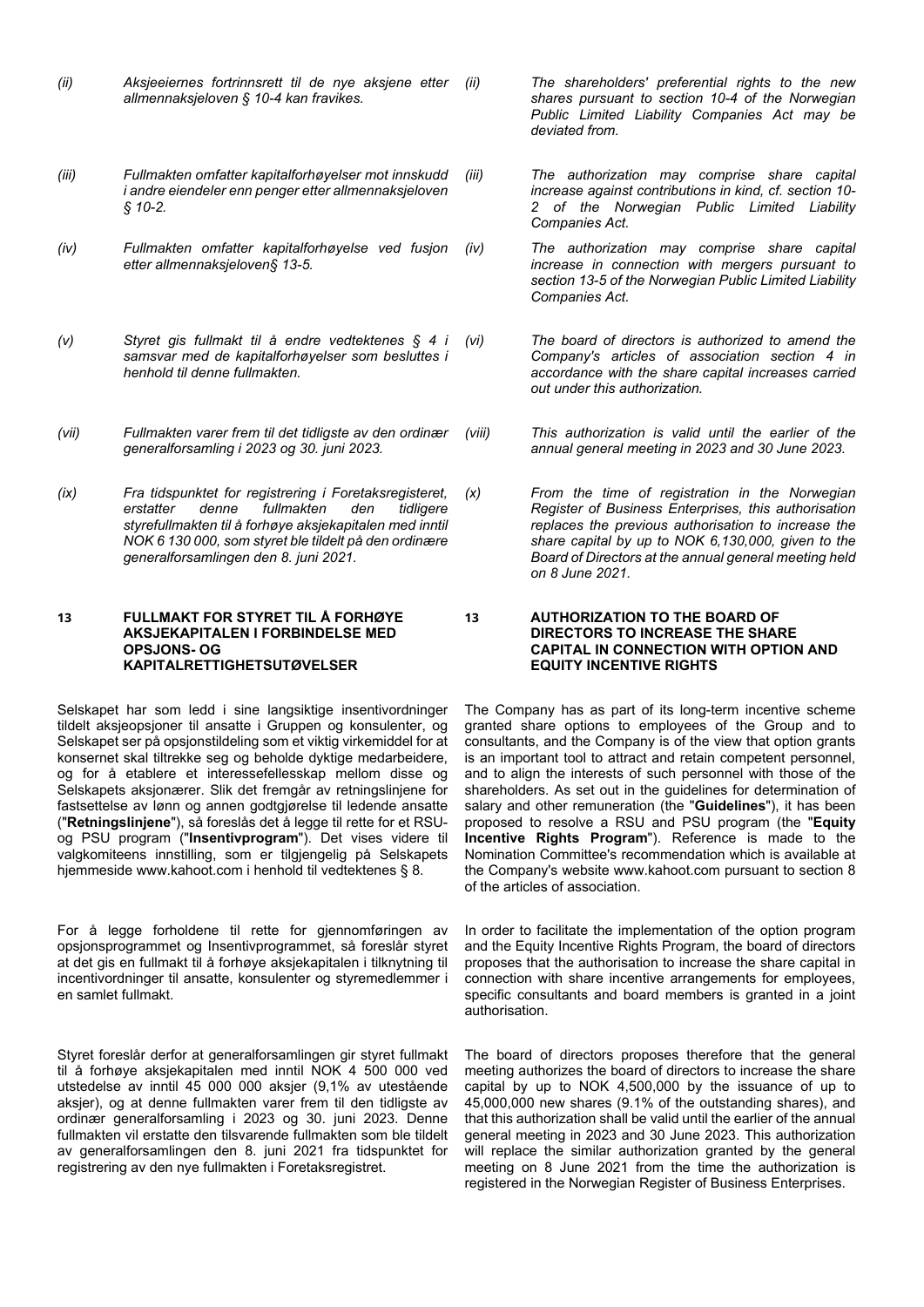Det er per datoen for denne innkallingen utestående 24.9 millioner opsjoner tildelt av Selskapet. Denne fullmakten inkluderer også allerede tildelte, men ikke innløste opsjoner i perioden 2017 til 2022.

Da styrefullmakten skal benyttes til å utstede aksjer til innehavere av opsjoner og rettighetshavere i tråd med Insentivprogrammet, foreslås det at styrefullmakten gir styret mulighet til å fravike aksjeeiernes fortrinnsrett til tegning og tildeling av nye aksjer.

- *(i) I henhold til allmennaksjeloven § 10-14 gis styret fullmakt til å forhøye Selskapets aksjekapital med inntil NOK 4 500 000 ved utstedelse av inntil 45 000 000 nye aksjer.*
- *(ii) Fullmakten kan kun benyttes i forbindelse med utstedelse av aksjer til ansatte i Selskapet og/eller datterselskaper til Selskapet, samt til utvalgte konsulenter og styremedlemmer. Aksjene kan utstedes til personen direkte eller et selskap som personen eier. I henhold til denne fullmakten kan styret også tilby aksjer til personer eller selskaper som ikke er aksjonærer i Selskapet.*
- *(iii) Aksjeeiernes fortrinnsrett til de nye aksjene etter allmennaksjeloven § 10-4 kan fravikes.*
- *(iv) Fullmakten omfatter kapitalforhøyelser mot innskudd i andre eiendeler enn penger etter allmennaksjeloven § 10-2.*
- *(v) Fullmakten omfatter ikke kapitalforhøyelse ved fusjon etter allmennaksjeloven § 13-5.*
- *(vi) Fra tidspunktet for registrering i Foretaksregisteret, erstatter denne fullmakten den tidligere styrefullmakten til å forhøye aksjekapitalen med inntil NOK 3 500 000 som styret ble tildelt på den ordinære generalforsamlingen den 8. juni 2021.*
- *(vii) Fullmakten varer frem til det tidligste av den ordinær generalforsamling i 2023 og 30. juni 2023.*

#### **14 FULLMAKT TIL STYRET TIL Å ERVERVE EGNE AKSJER**

For at styret skal kunne benytte de muligheter til å erverve egne aksjer som tillates etter allmennaksjeloven, foreslår styret at generalforsamlingen gir styret fullmakt til å erverve aksjer i selskapet med en pålydende verdi på opp til NOK 1 500 000 tilsvarende ca. 3% av aksjekapitalen per innkallingsdagen til den ordinære generalforsamlingen. Styret foreslår at fullmakten kan brukes til å oppfylle Selskapets forpliktelser i forbindelse med oppkjøp, insentivprogrammer for ansatte, oppfyllelse av «earnAs per the date of this notice, there are outstanding 24.9 million options granted by the Company. This authorization includes also already granted, but not exercised, options in the period 2017 to 2022.

As the authorization shall be used in connection with issuance of new shares to option holders and beneficiaries in the Equity Incentive Rights Program, the board of directors proposes that it is authorized to deviate from the shareholders' preferential right to subscribe for and be allotted new shares.

Styret foreslår at generalforsamlingen vedtar følgende: The board of directors proposes that the general meeting adopts the following resolution:

- *(i) Pursuant to section 10-14 of the Norwegian Public Limited Liability Companies Act, the board of directors is granted an authorization to increase the Company's share capital by up to NOK 4,500,000 by the issuance of up to 45,000,000 new shares.*
- *(ii) The authorization may only be used in connection with share issuance to employees of the Company and/or subsidiaries of the Company, as well as selected advisors and board members. The shares may be issued to the person directly or a company that the person owns. This authorization also authorizes the board of directors to offer shares to persons or companies that are not already shareholders of the Company.*
- *(iii) The shareholders' preferential rights to the new shares pursuant to section 10-4 of the Norwegian Public Limited Liability Companies Act may be deviated from.*
- *(iv) The authorization may comprise share capital increase against contributions in kind, cf. section 10- 2 of the Norwegian Public Limited Liability Companies Act.*
	- *(v) The authorization does not comprise share capital increase in connection with mergers pursuant to section 13-5 of the Norwegian Public Limited Liability Companies Act.*
- *(vi) From the time of registration in the Norwegian Register of Business Enterprises, this authorisation replaces the previous authorisation to increase the share capital by up to NOK 3,500,000, given to the Board of Directors at the annual general meeting held on 8 June 2021.*
- *(vii) This authorization is valid until the earlier of the annual general meeting in 2023 and 30 June 2023.*

#### **14 AUTHORISATION TO THE BOARD OF DIRECTORS TO ACQUIRE TREASURY SHARES**

In order to allow the board of directors to utilise the mechanisms permitted by the Norwegian Public Limited Liability Companies Act to acquire treasury shares, the board of directors proposes that the general meeting grants the board of directors an authorisation to acquire shares in the company, with a nominal value of up to NOK 1,500,000, equal to approx. 3% of the share capital as of the date for the notice of the annual general meeting. The board of directors proposes that the authorisation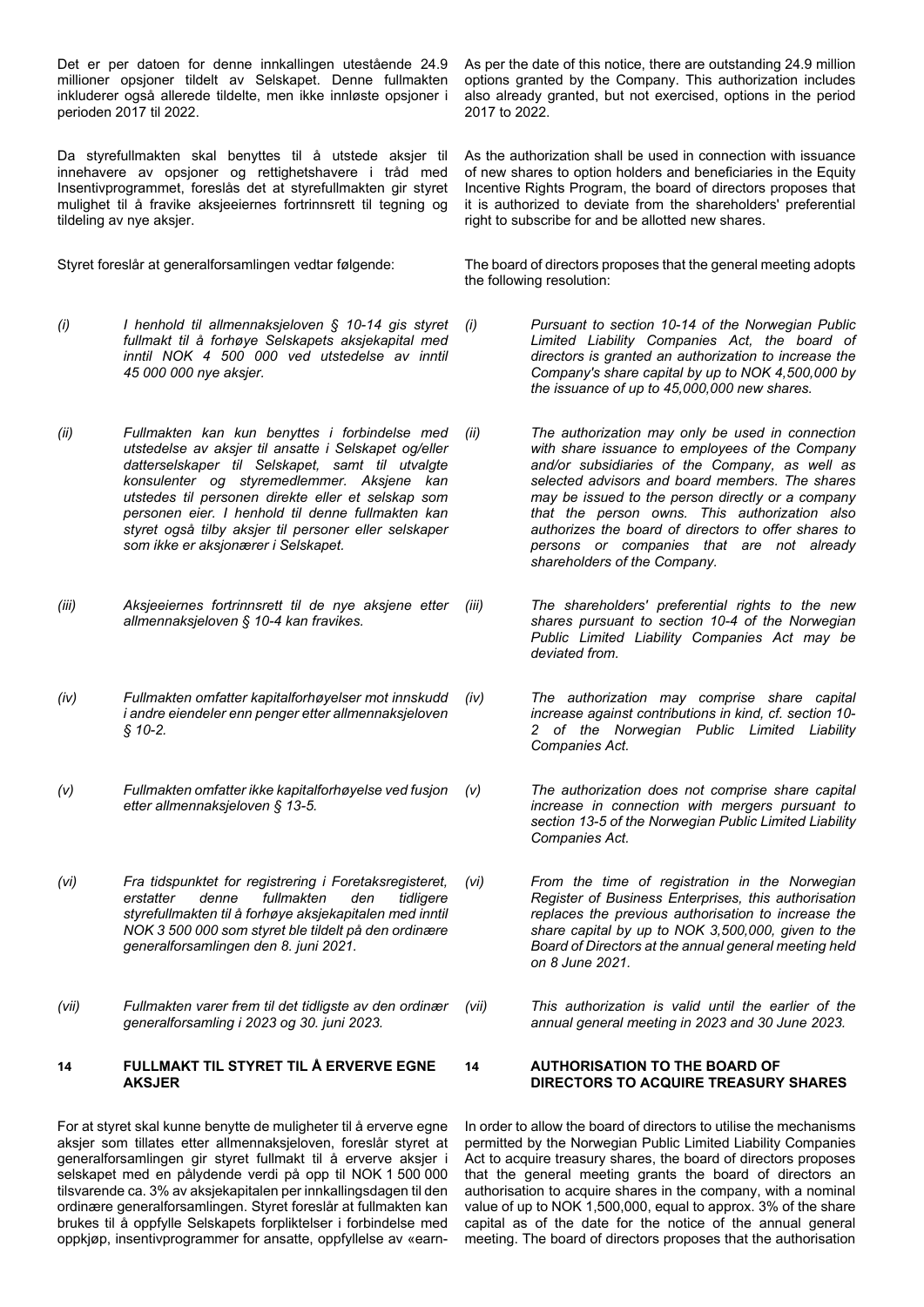out» avtaler, salg for å styrke selskapets egenkapital eller sletting.

can be used to fulfil the Company's obligations in connection with acquisitions, incentive arrangements for employees, fulfilment of earn-out arrangements, be sold to strengthen the company's equity or be deleted.

- *(i) I henhold til allmennaksjeloven § 9-4 gis styret fullmakt til på vegne av selskapet å erverve egne aksjer med en total pålydende verdi på opp til NOK 1 500 000, tilsvarende ca. 3% av den nåværende aksjekapital. Dersom Selskapet avhender eller sletter egne aksjer skal dette beløpet forhøyes med et beløp tilsvarende pålydende verdi av de avhendende og slettede aksjene.*
- *(ii) Det høyeste beløpet som kan betales for hver aksje er NOK 150 og det laveste beløpet er NOK 1.*
- *(iii) Erverv og salg av egne aksjer kan foretas på den måte styret finner hensiktsmessig, men likevel slik at erverv av aksjer ikke kan skje gjennom tegning.*
- *(iv) Fullmakten er gyldig frem til selskapets neste ordinære generalforsamling i 2023, men ikke lenger enn til og med 30. juni 2023.*
- *(v) Aksjer som erverves etter denne fullmakten kan brukes til å oppfylle selskapets forpliktelser i forbindelse med oppkjøp, insentivprogrammer for ansatte, oppfyllelse av «earn-out» avtaler, selges for å styrke selskapets egenkapital eller slettes.*
- *(vi) Fra tidspunktet for registrering i Foretaksregisteret, erstatter denne fullmakten den tidligere styrefullmakten til å forhøye aksjekapitalen med inntil NOK 1 418 000 som styret ble tildelt på den ordinære generalforsamlingen den 8. juni 2021.*

Denne innkallingen samt andre saksdokumenter, inkludert årsregnskap, årsberetning og revisors beretning for regnskapsåret 2021, rapport for lederlønn, valgkomiteens innstilling, styrets redegjørelse for foretaksstyring og selskapets vedtekter, er tilgjengelige på [https://kahoot.com/investor](https://kahoot.com/investor-relations/) under nyheter om Selskapet.

Den elektroniske deltakelsen er organisert av DNB Bank Verdipapirservice og dets underleverandør Lumi. Gjennom å delta på den elektroniske ordinære generalforsamlingen, vil aksjeeiere være i stand til å høre på audiocast av møtet, stille spørsmål til sakene på agendaen og foreta avstemming i reell tid.

Styret foreslår at generalforsamlingen treffer følgende vedtak: The board of directors proposes that the general meeting adopts the following resolution:

- *(i) Pursuant to section 9-4 of the Norwegian Public Limited Liability Companies Act, the board of directors is granted an authorisation to, on behalf of the company, acquire treasury shares with a total nominal value of up to NOK 1,500,000, corresponding to approx. 3% of the current share capital. If the Company disposes of or cancels treasury shares, this amount shall be increased with an amount corresponding to the nominal value of the disposed and cancelled shares.*
- *(ii) The maximum amount to be paid for each share is NOK 150 and the minimum amount is NOK 1.*
- *(iii) Acquisition and sale of treasury shares may take place in any way the board of directors finds appropriate, provided however, that acquisition of shares shall not take place by way of subscription.*
- *(iv) The authorisation is valid until the company's annual general meeting in 2023, but no longer than to and including 30 June 2023.*
- *(v) Shares acquired under the authorisation may either be used to fulfil the company's obligations in connection with acquisitions, incentive arrangements for employees, fulfilment of earn-out arrangements, be sold to strengthen the company's equity or be deleted.*
- *(vi) From the time of registration in the Norwegian Register of Business Enterprises, this authorisation replaces the previous authorisation to increase the share capital by up to NOK 1,418,000, given to the Board of Directors at the annual general meeting held on 8 June 2021.*

\* \* \* \* \* \*

Notice of the annual general meeting and other case documents, including the annual report and accounts, and auditor's report for 2021, remuneration report, the recommendations of the Nomination Committee, the board of directors' report on corporate governance and the Company's articles of association are available on [https://kahoot.com/investor](https://kahoot.com/investor-relations/) under news about the Company.

The online remote participation is being organised by DNB Bank Issuer Services and its subcontractor Lumi. By attending the online annual general meeting, shareholders will be able to listen to a live audiocast of the meeting, submit questions relating to the items on the agenda and cast their votes in the real time poll of the annual general meeting.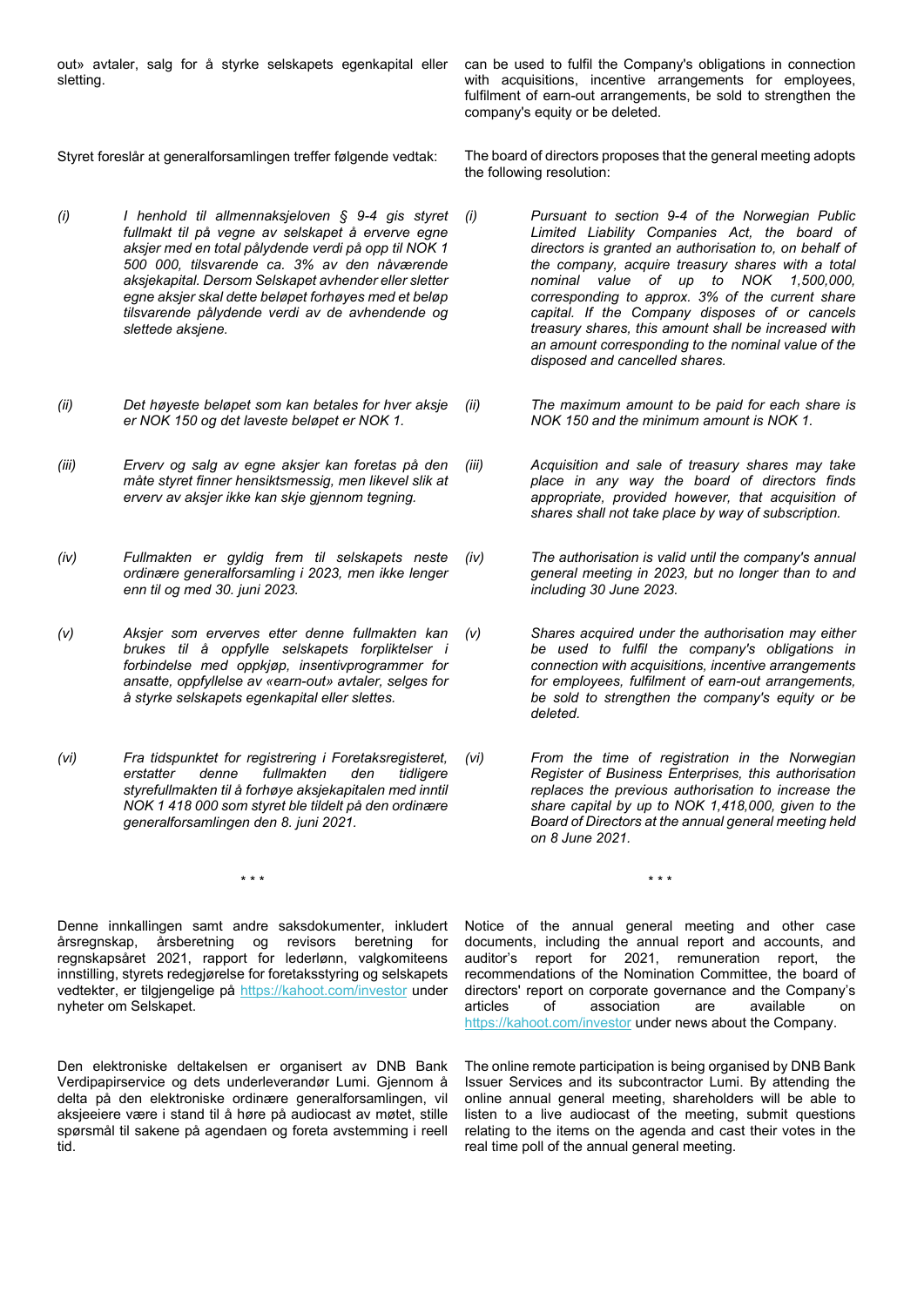Det er ikke nødvendig med påmelding for å delta online, men aksjonærer må være pålogget før møtet begynner. Er man ikke logget inn innen generalforsamlingen starter vil man ikke telle med blant de representerte og får da heller ikke stemt. Innlogging starter en time før. Det vises til informasjon under og til egen guide om hvordan aksjonærer kan delta elektronisk.

For å delta i møtet må deltakerne gå til nettsiden [web.lumiagm.com](file://ht.drift.local/11166$/Groups/2.%20Kunder%20-%20finans/2783%20-%20Kahoot!%20-%20GF%20innkalling/Filer%20fra%20kunde/web.lumiagm.com) tast der inn «Møte ID» **195-226-460** og klikke «**Bli med på møtet**». Man kan eventuelt også bruke direktelenke [https://web.lumiagm.com/195226460,](https://checkpoint.url-protection.com/v1/url?o=https%3A//web.lumiagm.com/195226460&g=MDRhYjc0MDllYWI0Njk3NA==&h=MmM5MWI5ZWNiOTIzNGY1ZDgxZTBmMjRiYTEwNzg3NjA1NDJjMGU4Yzk2MzBlMmUyZDg0NTgyNGIyZTJmZWNjMA==&p=Y3AxZTphdGhvbW1lc3NlbjpjaGVja3BvaW50Om9mZmljZTM2NV9lbWFpbHNfZW1haWw6ODVkY2VkNzk2ODg5ZTUzNjgyYzdkYzFjYmJjMWMyY2M6djE=) tast deretter inn referansenummer og pin-kode som identifiserer den enkelte. Nærmere informasjon om fjerndeltakelse på generalforsamlingen, er vedlagt denne innkallingen som Vedlegg 1.

Alle aksjonærer registrert i VPS blir tildelt deres eget unike referansenummer og PIN-kode av VPS-systemet til bruk for generalforsamlingen og Lumi nettsiden. Disse er tilgjengelig gjennom VPS investortjenester. Logg deg på investortjenester, velg Hendelser, Generalforsamling. Klikk på ISIN og du vil kunne se ditt unike referanse-nummer (Ref.nr.) og PIN-kode. Alle VPS direkte registrerte aksjeeiere har tilgang til investortjenester enten via https://www.vps.no/pub/ eller nettbank. Ta kontakt med din kontofører om du mangler tilgang.

Aksjonærer som ikke finner unike referansenummer og PINkode i investortjenester eller mottatt per post, kan kontakte DNB Bank Verdipapirservice på tlf: 23 26 80 20, eller sende en e-post til genf@dnb.no.

Aksjeeiere som ikke har huket av for at de ønsker meldinger fra selskap elektronisk i investortjenester, vil i tillegg få tilsendt pr. post (møteseddel) deres referansenummer og PIN-kode sammen med innkallingen fra selskapet.

Aksjeeiere som ikke har anledning til selv å delta i den elektroniske generalforsamlingen, kan gi fullmakt eller forhåndsstemme. Tildeling av fullmakter kan registreres elektronisk via selskapets hjemmeside www.kahoot.com eller via Investortjenester eller ved at signert blankett sendes til genf@dnb.no, eller per post til DNB Bank ASA, Verdipapirservice, Postboks 1600 Sentrum, 0021 Oslo, Norge. Fullmakter med stemmeinstruks kan ikke registreres elektronisk, og må sendes til genf@dnb.no (skannet blankett), eller post til DNB Bank ASA, Verdipapirservice, Postboks 1600 Sentrum, 0021 Oslo, Norge. Forhåndsstemme kan kun gjøres elektronisk ved innlogging i VPS Investortjenester ved å velge Hendelser – Generalforsamling eller ved å følge følgende lenke [https://investor.vps.no/gm/logOn.htm?token=009201b482da66](https://investor.vps.no/gm/logOn.htm?token=009201b482da66b534cd745d622d2928c944d298&validTo=1656253800000&oppdragsId=20220503VPP38YU0) [b534cd745d622d2928c944d298&validTo=1656253800000&op](https://investor.vps.no/gm/logOn.htm?token=009201b482da66b534cd745d622d2928c944d298&validTo=1656253800000&oppdragsId=20220503VPP38YU0) [pdragsId=20220503VPP38YU0](https://investor.vps.no/gm/logOn.htm?token=009201b482da66b534cd745d622d2928c944d298&validTo=1656253800000&oppdragsId=20220503VPP38YU0) eller via selskapets hjemmeside www.kahoot.com. Aksjeeiere må identifisere seg med deres referansenummer og PIN-kode for generalforsamlingen. Aksjonærer som ikke får registrert seg elektronisk kan sende inn per e-post til [genf@dnb.no](mailto:genf@dnb.no) eller post som angitt på blankettene. Frist for å registrere forhåndsstemmer og fullmakt er **26. mai 2022 kl. 16:00**.

Aksjeeiere kan allerede nå logge seg inn og forhåndsstemme eller gi fullmakt til styrets leder eller en annen person før den ekstraordinære generalforsamlingen. Aksjeeiere kan fortsatt logge seg på når generalforsamlingen avholdes og følge med.

Registration not required to participate online, but shareholders must be logged in before the meeting starts. If you are not logged in before the general meeting starts, you will not count among those represented and you will not be able to vote. Log in starts an hour before. See separate guide on how shareholders can participate electronically.

To attend the meeting the participant must visit the website [web.lumiagm.com,](file://ht.drift.local/11166$/Groups/2.%20Kunder%20-%20finans/2783%20-%20Kahoot!%20-%20GF%20innkalling/Filer%20fra%20kunde/web.lumiagm.com) enter the "Meeting ID" **195-226-460** and click "**Join**". You can also use the direct link [https://web.lumiagm.com/195226460,](https://checkpoint.url-protection.com/v1/url?o=https%3A//web.lumiagm.com/195226460&g=MDRhYjc0MDllYWI0Njk3NA==&h=MmM5MWI5ZWNiOTIzNGY1ZDgxZTBmMjRiYTEwNzg3NjA1NDJjMGU4Yzk2MzBlMmUyZDg0NTgyNGIyZTJmZWNjMA==&p=Y3AxZTphdGhvbW1lc3NlbjpjaGVja3BvaW50Om9mZmljZTM2NV9lbWFpbHNfZW1haWw6ODVkY2VkNzk2ODg5ZTUzNjgyYzdkYzFjYmJjMWMyY2M6djE=) and then enter the reference and PIN code that identifies the individual. More detailed information on remote attendance at the meeting, is enclosed hereto as Appendix 1.

All shareholders registered in the VPS are assigned their own unique reference and PIN code for use in the EGM and the Lumi website, available to each shareholder through VPS Investor Services. Access VPS Investor Services, select Corporate Actions, General Meeting. Click on the ISIN and you can see your reference number (Ref.nr.) and PIN code. All VPS registered shareholders may access VPS Investor Services through https://www.vps.no/pub/ or internet bank. Contact your VPS account operator if you do not have access.

All shareholders who cannot find their own unique reference and PIN code through VPS Investor Service, may contact DNB Investor Services on +47 23 26 80 20, or send an e-mail to genf@dnb.no.

Shareholders who have not selected electronic corporate messages in investor Services will also receive their reference number and PIN code by post (on the ballots) together with the notice from the company.

Shareholders that are prevented from participating in the virtual general meeting may be represented by proxy and may vote in advance. Granting of proxy may be registered through the Company's website www.kahoot.com or through VPS. Investor Services or by e-mail to genf@dnb.no, or by regular mail to DNB Bank ASA, Registrars Department, P.O. Box 1600 Centrum, 0021 Oslo, Norway. Proxies with voting instructions cannot be submitted electronically and must be sent to genf@dnb.no (scanned form) or by regular mail to DNB Bank ASA, Registrars' Department, P.O. Box 1600 Centrum, 0021 Oslo, Norway. Voting in advance may only be executed electronically, through the logging on to VPS Investor Services, by selecting Corporate Actions, General Meeting, or by following this link [https://investor.vps.no/gm/logOn.htm?token=009201b482da66](https://investor.vps.no/gm/logOn.htm?token=009201b482da66b534cd745d622d2928c944d298&validTo=1656253800000&oppdragsId=20220503VPP38YU0) [b534cd745d622d2928c944d298&validTo=1656253800000&op](https://investor.vps.no/gm/logOn.htm?token=009201b482da66b534cd745d622d2928c944d298&validTo=1656253800000&oppdragsId=20220503VPP38YU0) [pdragsId=20220503VPP38YU0](https://investor.vps.no/gm/logOn.htm?token=009201b482da66b534cd745d622d2928c944d298&validTo=1656253800000&oppdragsId=20220503VPP38YU0) or by accessing the Company's webpage, www.kahoot.com. All shareholders must identify themselves by their own unique reference and PIN code. Shareholders who are not able to register electronically may also send an e-mail t[o genf@dnb.no](mailto:genf@dnb.no) or by mail as referenced in the proxy and voting in advance forms. The deadline for advance voting and registration of proxy is **26 May 2022 at 16:00 hours CET**.

Shareholders can already now log in and vote in advance or give authorization to the chairman of the board of directors or other person prior to the extraordinary general meeting. Shareholders can still log in while the general meeting is being held and follow.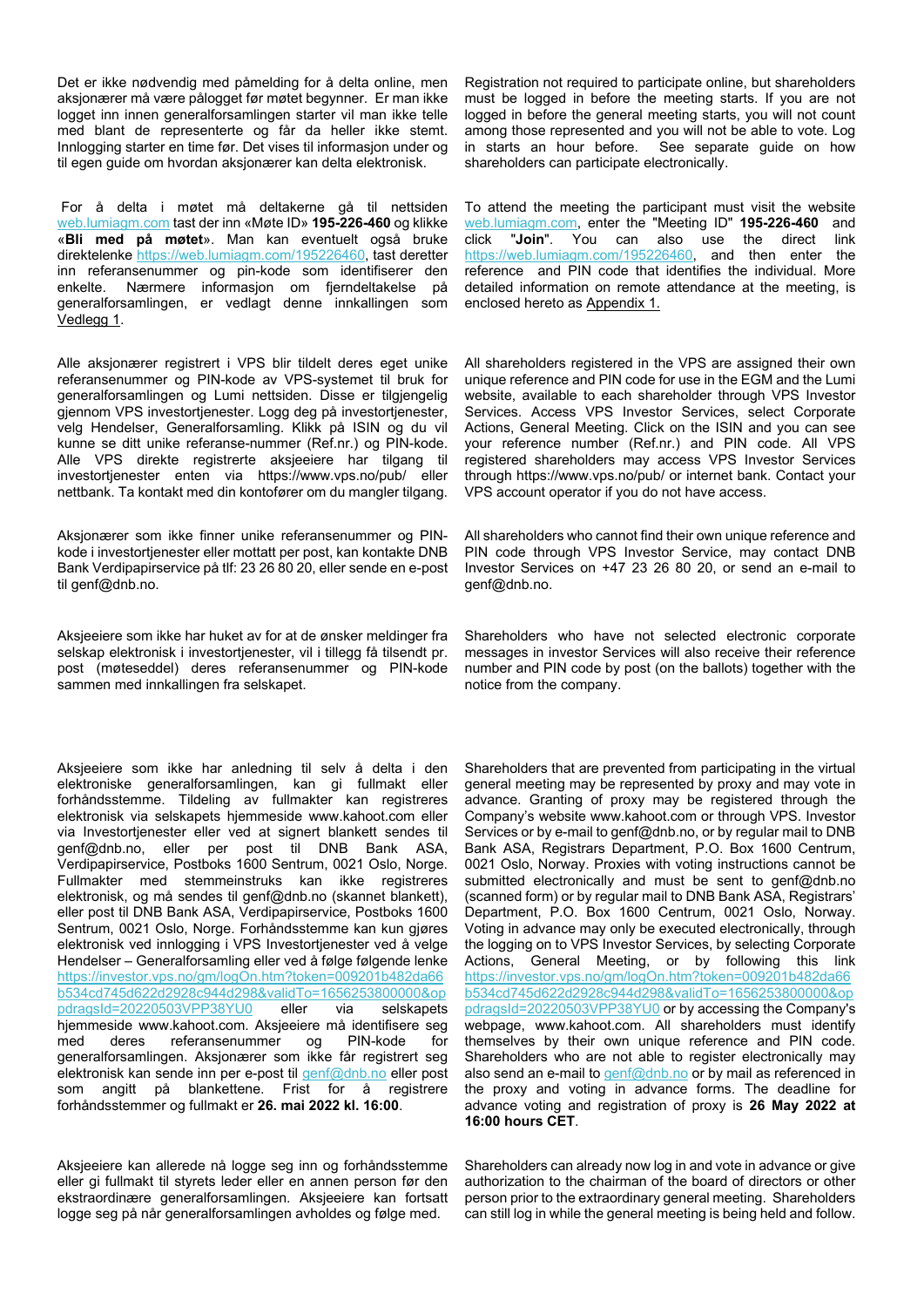Dersom aksjer er registrert i VPS på en forvalter, jf. allmennaksjeloven § 4-10, og den reelle aksjeeieren ønsker å delta i generalforsamlingen, personlig eller ved fullmakt, må den reelle aksjeeieren overføre aksjene til en VPS konto i den reelle aksjeeierens navn forut for avholdelse av generalforsamlingen. Aksjeeiere som gjør dette bes å sende en e-post til genf@dnb.no og be om brukernavn og passord for pålogging i Lumi AGM. Aksjeeiere som har ervervet aksjer i Selskapet etter at denne innkallingen ble sendt kan også få brukernavn og passord fra genf@dnb.no.

Det følger av asal § 5-11b at Selskapet skal innen 15 dager etter generalforsamlingen offentliggjøre fortegnelsen over aksjonærene som har deltatt på generalforsamlingen. En slik fortegnelse vil være tilgjengelig på Selskapets nettsider [www.kahoot.com](http://www.kahoot.com/) innen fristen.

Kahoot! ASA er et allmennaksjeselskap underlagt allmennaksjelovens regler. Selskapet har utstedt 489 151 150 aksjer, og hver aksje har én stemme. Aksjene har også for øvrig like rettigheter.

En aksjeeier har følgende rettigheter i forbindelse med generalforsamlingen:

- Rett til å møte i generalforsamlingen, enten personlig eller ved fullmektig (i tråd med ovennevnte).
- Talerett på generalforsamlingen.
- Rett til å ta med en rådgiver og gi denne talerett.
- Rett til å fremsette forslag til beslutninger i saker på dagsordenen.
- Rett til å kreve at styremedlemmer og daglig leder på generalforsamlingen gir tilgjengelige opplysninger om forhold som kan innvirke på bedømmelsen av (i) godkjennelse av årsregnskapet og årsberetningen, (ii) saker som er forelagt generalforsamlingen til avgjørelse og (iii) Selskapets økonomiske stilling, herunder virksomheten i andre selskaper som Selskapet deltar i, og andre saker som generalforsamlingen skal behandle, med mindre de opplysninger som kreves ikke kan gis uten uforholdsmessig skade for Selskapet.

If shares are held through a nominee in the VPS register, cf. Section 4-10 of the Norwegian Public Limited Companies Act, and the beneficial owner wishes to attend the general meeting, whether in person or by proxy, the beneficial owner must transfer the share to a VPS account in the name of the beneficial owner prior to the date of the general meeting. Shareholders who do this are asked to send an email to genf@dnb.no and ask for their username and password for Lumi AGM login. Shareholders who have acquired shares after this notice was sent can also obtain username and password from genf@dnb.no.

Pursuant to section 5-11b of the Act, the Company shall within 15 days after the general meeting publish the list of shareholders which attended the general meeting. Such list will be made available at the Company's websit[e www.kahoot.com](http://www.kahoot.com/) within the deadline.

Kahoot! ASA is a public limited liability company, subject to the rules of the Norwegian Public Limited Liability Companies Act. The Company has issued 489 151 150 shares, each of which represents one vote. The shares also have equal rights in all other respects.

The shareholders have the following rights in respect of the general meeting:

- The right to attend the general meeting, either in person or by proxy.
- The right to speak at the general meeting.
- The right to be accompanied by an advisor and to give such advisor the right to speak.
- The right to make proposals for resolutions with respect to matters on the agenda.
- The right to require that members of the board of directors and the CEO at the general meeting provide available information about matters which may affect the assessment of (i) the approval of the annual accounts and the board of directors' report, (ii) matters that are presented to the shareholders for decision and (iii) the Company's financial situation, including operations in other companies the Company participates in, and other matters to be discussed at the general meeting, unless the requested information cannot be disclosed without causing disproportionate damage to the Company.

Oslo, 6 May 2022

På vegne av styret i Kahoot! ASA On behalf of the board of directors of Kahoot! ASA

Andreas Hansson Styrets leder / Chairman of the board of directors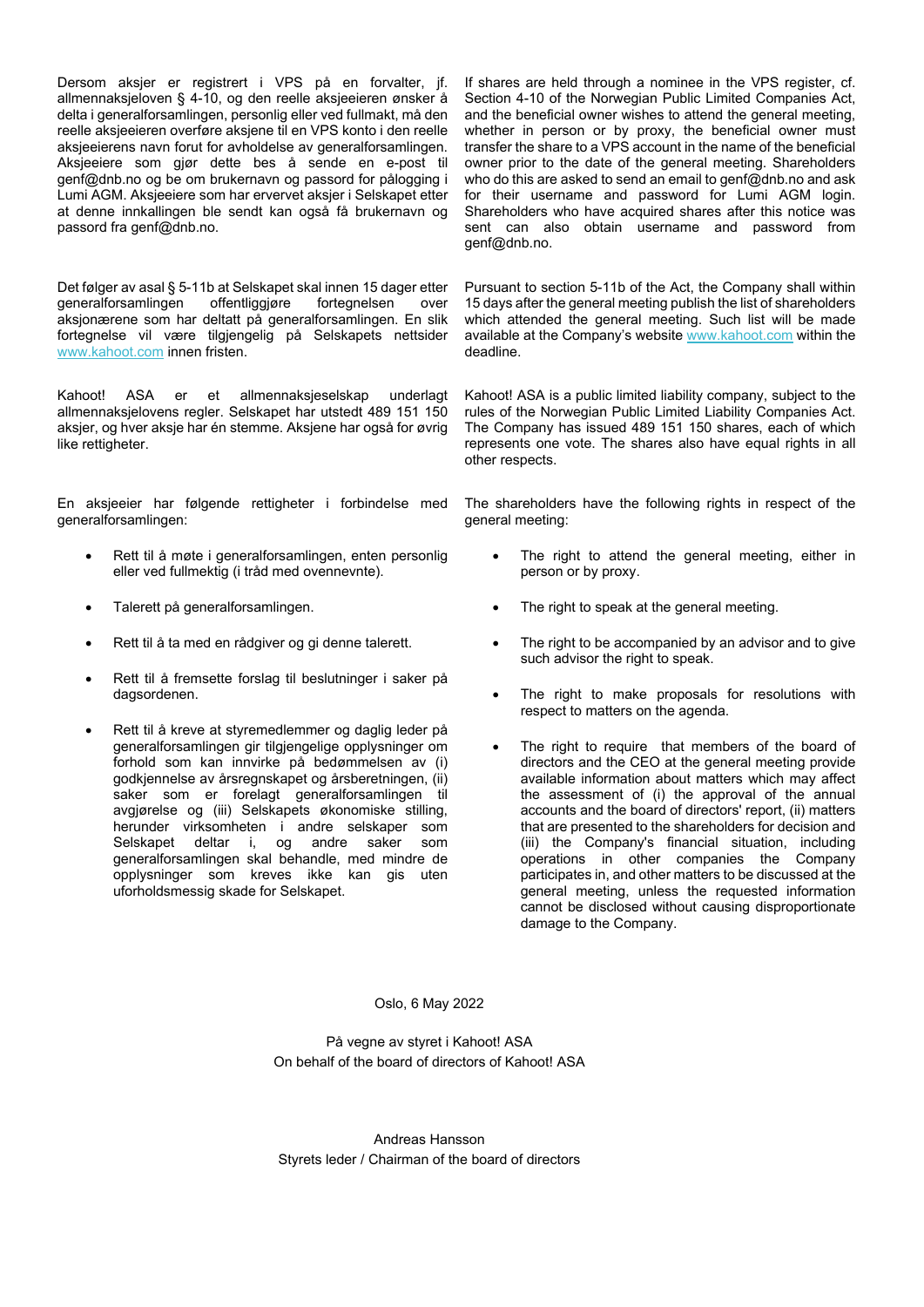## **VEDLEGG**

## **APPENDICES**

- 1. Fullmaktsskjema uten stemmeinstruks til generalforsamlingen
- 2. Fullmaktsskjema med stemmeinstruks til generalforsamlingen
- 3. Informasjon of veiledning om elektronisk deltakelse på generalforsamlingen
- 1. Proxy form without voting instruction to the general meeting
- 2. Proxy form with voting instructions to the general meeting
- 3. Information and guidelines for electronic attendance at the general meeting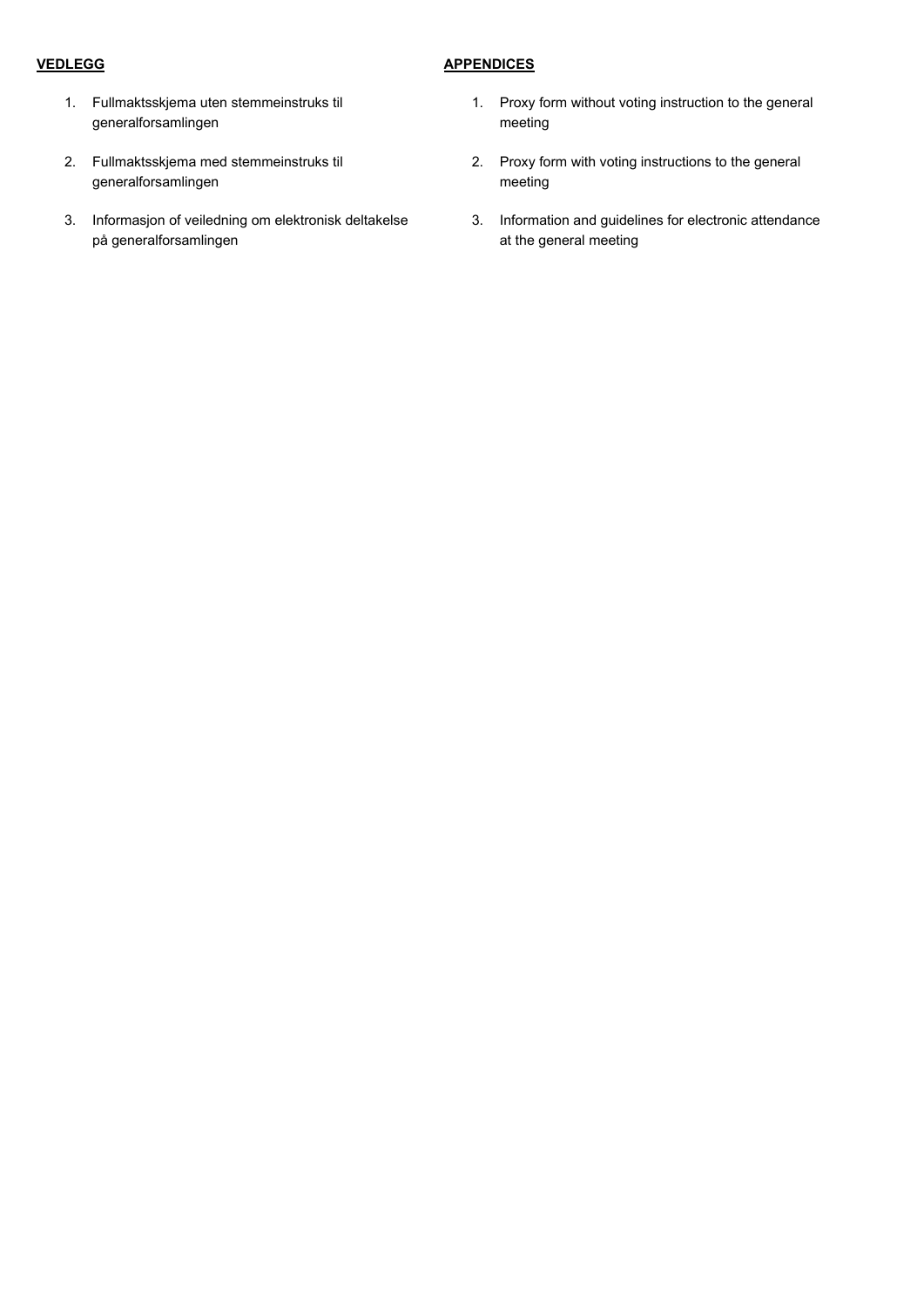

**Ref.nr.: Pinkode:** 

#### **Innkalling til ordinær generalforsamling**

Ordinær generalforsamling i Kahoot! ASA avholdes elektronisk 27. mai 2022 kl. 16:30 CET.

Aksjonæren er registrert med følgende antall aksjer ved innkalling: **\_\_\_\_\_\_\_\_\_\_\_\_**, og stemmer for det antall aksjer som er eid per Record date: 26. mai 2022

#### *VIKTIG MELDING:*

*Den ordinære generalforsamlingen avholdes som et digitalt møte uten fysisk oppmøte for aksjonærene. Vennligst logg inn på https://web.lumiagm.com/195226460 med møte-ID 195-226-460.*

*Du må identifisere deg ved hjelp av referansenummeret og PIN-koden fra VPS som du finner i investortjenester (hendelser – generalforsamling – ISIN) eller tilsendt per post (for ikke elektroniske aktører). Aksjonærer kan også få referansenummer og PIN-kode ved å kontakte DNB Bank Verdipapirservice på telefon +47 23 26 80 20 (08:00-15:30) eller per e-post genf@dnb.no. På Selskapets* **nettside https://kahoot.com/ finner** *du en online guide som beskriver mer i detalj hvordan du som aksjonær kan delta på den digitale, ordinære generalforsamlingen.* 

**Frist for registrering av forhåndsstemmer, fullmakter og instrukser: 26. mai 2022 kl. 16:00** 

#### **Forhåndsstemmer**

Forhåndsstemme må gjøres elektronisk, via selskapets hjemmeside https://kahoot.com/ (bruk overnevnte pin og referansenummer), eller VPS Investortjenester (hvor du er identifisert og ikke trenger Ref.nr og PIN kode). Velg *Hendelser* – *Generalforsamling, klikk på ISIN*. For tilgang til Investortjenester kan man enten bruke *https://www.euronextvps.no/* eller gå via egen kontofører.

#### **Påmelding**

Aksjonærer har kun anledning til å delta online og det er ikke nødvendig med påmelding. Aksjonærer må være pålogget før møtet starter. Det vises til egen guide om hvordan aksjonærer kan delta elektronisk. **Er du ikke logget inn innen generalforsamlingen starter vil du ikke kunne delta**. Innlogging starter en time før.

Aksjonærer som hverken ønsker å delta online eller avgi forhåndsstemmer har anledning til å gi fullmakt til en annen person. Informasjon om hvordan dette gjøres følger her:

**Fullmakt uten stemmeinstruks** for ordinær generalforsamling i Kahoot! ASA

**Ref.nr.: Pinkode:** 

| Fullmakt gis elektronisk via selskapets hjemmeside https://kahoot.com/ eller via Investortjenester. |  |  |
|-----------------------------------------------------------------------------------------------------|--|--|
|                                                                                                     |  |  |

For fullmakt via selskapets hjemmeside må overnevnte pinkode og referansenummer benyttes. I Investortjenester velg *Hendelser* og *Generalforsamling og ISIN*. For tilgang til Investortjenester kan man enten bruke https://www.euronextvps.no/ eller gå via egen kontofører. Alternativt kan denne blanketten sendes til <u>genf@dnb.no,</u> eller per post til DNB Bank ASA, Verdipapirservice, Postboks 1600 Sentrum, 0021 Oslo. Fullmakt må være mottatt senest **26. mai 2022 kl. 16:00. Blanketten må være datert og signert.** 

Om det ikke oppgis navn på fullmektigen, vil fullmakten anses gitt styrets leder, eller den han eller hun bemyndiger.

#### **Undertegnede: \_\_\_\_\_\_\_\_\_\_\_\_\_\_\_\_\_\_\_\_\_\_\_\_\_\_**

gir herved (sett kryss)

 $\square$  Styrets leder (eller den han eller hun bemyndiger), eller

 $\pm$ 

\_\_\_\_\_\_\_\_\_\_\_\_\_\_\_\_\_\_\_\_\_\_\_\_\_\_\_\_\_\_\_\_\_\_ **NB: Fullmektig må sende en e-post til genf@dnb.no for påloggingsdetaljer**

(fullmektigens navn med blokkbokstaver)

fullmakt til å delta og avgi stemme på **ordinære** generalforsamlingen 27. mai 2022 i Kahoot! ASA for mine/våre aksjer.

| Sted | Dato | Aksieeiers underskrift<br>(Undertegnes kun ved fullmakt) |
|------|------|----------------------------------------------------------|
|      |      |                                                          |

Dersom aksjeeieren er et selskap, eller annen juridisk enhet, skal dokumentasjon i form av firmaattest, og eventuelt fullmakt, vedlegges fullmakten.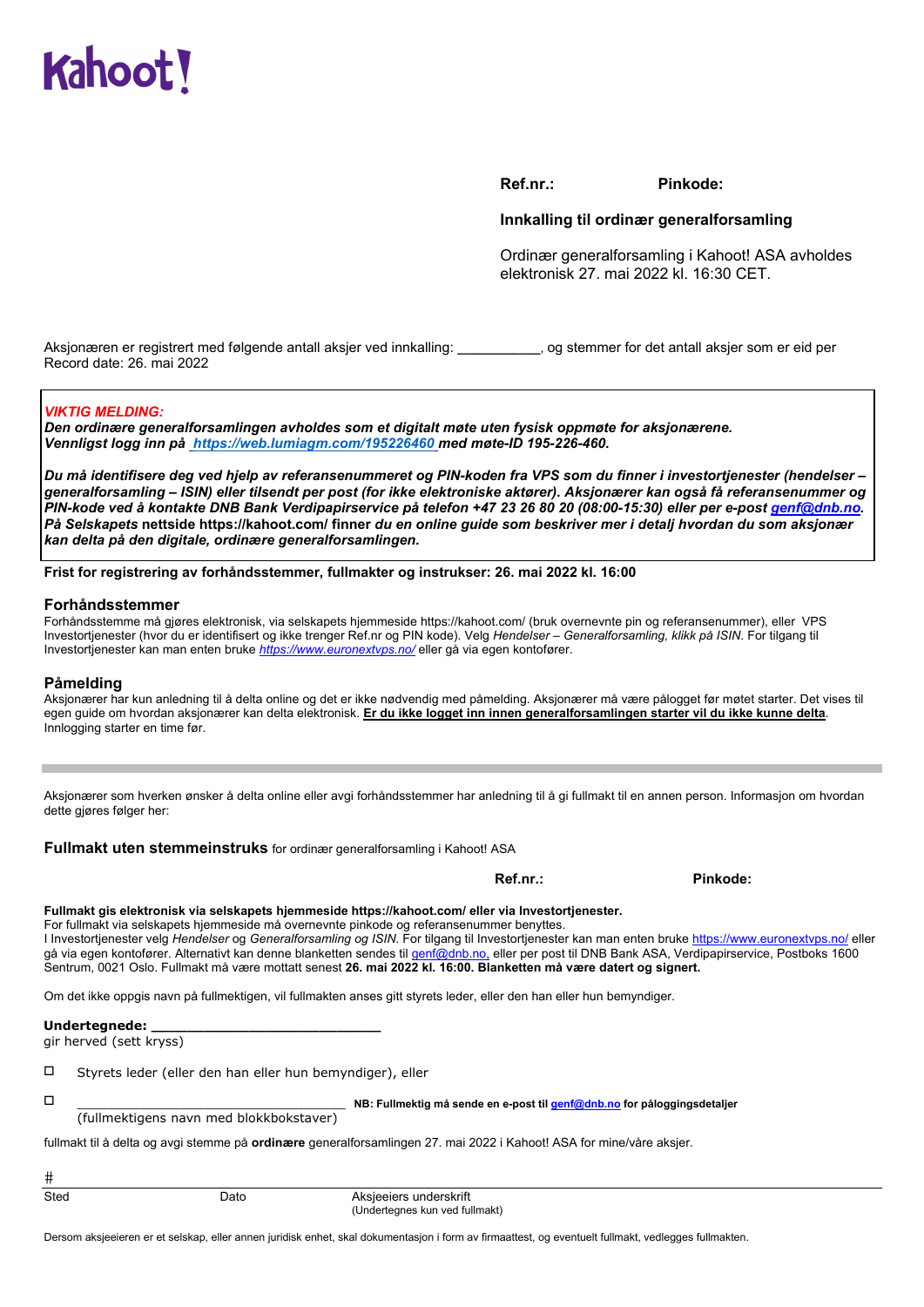## **FULLMAKTSSKJEMA MED STEMMEINSTRUKS TIL ORDINÆR GENERALFORSAMLING DEN 27. MAI 2022**

Dersom du ikke selv kan delta på generalforsamlingen, kan du benytte dette fullmaktsskjemaet for å gi stemmeinstruks til styrets leder eller den han eller hun bemyndiger. Det er også mulig å avgi forhåndsstemmer elektronisk, se eget punkt ovenfor. Ved instruks til andre enn styrets leder, gir du en fullmakt uten stemmeinstruks, og avtaler direkte med din fullmektig hvordan det skal stemmes.

Fullmakter med stemmeinstruks til styrets leder kan ikke registreres elektronisk, og må sendes til genf@dnb.no (skann denne blanketten), eller post til DNB Bank ASA, Verdipapirservice, Postboks 1600 Sentrum, 0021 Oslo. Blanketten må være mottatt senest 26. mai 2022 kl.16:00.

#### **Blanketten må være datert og signert.**

#### **Undertegnede: \_\_\_\_\_\_\_\_\_\_\_\_\_\_\_\_\_\_\_\_\_\_\_\_\_\_\_\_\_\_\_ Ref no: \_\_\_\_\_\_\_\_**

gir herved styrets leder (eller den han eller hun bemyndiger) fullmakt til å delta og avgi stemme på ordinær generalforsamling 27. mai 2022 i Kahoot! ASA for mine/våre aksjer.

Stemmegivningen skal skje i henhold til instruksjon nedenfor. **Dersom det ikke krysses av i rubrikken, vil dette anses som en instruks om å stemme i tråd med styrets og valgkomitéens anbefalinger.** Dersom det blir fremmet forslag i tillegg til, eller som erstatning for forslaget i innkallingen, avgjør fullmektigen stemmegivningen. Dersom det er tvil om forståelsen av instruksen, vil fullmektigen kunne avstå fra å stemme.

|                   | Agenda ordinær generalforsamling 2022                                                                                                           | For    | <b>Mot</b> | Avstå |
|-------------------|-------------------------------------------------------------------------------------------------------------------------------------------------|--------|------------|-------|
|                   | Valg av møteleder og opptak av aksjonærene                                                                                                      | $\Box$ | $\Box$     | □     |
| 2                 | Godkjennelse av innkalling og dagsorden                                                                                                         | $\Box$ | □          | □     |
| 3                 | Valg av en person til å medundertegne protokollen                                                                                               | $\Box$ | $\Box$     | п     |
| 4                 | Godkjenning av årsregnskapet og årsberetningen for regnskapsåret 2021                                                                           | $\Box$ | □          | □     |
| 5                 | Styrets redegiørelse om foretaksstyring                                                                                                         |        |            |       |
| 6                 | Fastsettelse av godtgjørelse til selskapets revisor for 2021                                                                                    | $\Box$ | $\Box$     | □     |
| 7                 | Rådgivende avstemning om rapport om lønn og annen godtgjørelse til ledende ansatte                                                              | $\Box$ | □          | □     |
| 8                 | Godkjennelse av retningslinjer om fastsettelse av godtgjørelse til ledende ansatte                                                              | $\Box$ | $\Box$     | □     |
| 9                 | Valg av medlemmer til selskapets styre                                                                                                          | $\Box$ | □          | □     |
| 10                | Fastsettelse av godtgjørelse til styrets medlemmer                                                                                              |        |            |       |
|                   | 10.1 Godtgjørelse til styrets medlemmer for perioden fra den ordinære generalforsamlingen i<br>2022 til den ordinære generalforsamlingen i 2023 | $\Box$ | □          | □     |
|                   | 10.2 Restricted stock units til styremedlemmene                                                                                                 | $\Box$ | п          | п     |
| 11                | Fastsettelse av godtgjørelse til valgkomiteen                                                                                                   | $\Box$ | □          | □     |
| $12 \overline{ }$ | Fullmakt for styret til å forhøye aksjekapitalen i forbindelse med oppkjøp, fusjoner og<br>egenkapitalinnhentinger                              | □      | □          | □     |
| 13                | Fullmakt for styret til å forhøye aksjekapitalen i forbindelse med opsjons- og<br>kapitalrettighetsutøvelser                                    | $\Box$ | $\Box$     | □     |
| 14                | Fullmakt til styret til å erverve egne aksjer                                                                                                   | $\Box$ | □          | □     |

 $#$ 

**Sted Dato** Dato **Aksjeeiers underskrift** 

Dersom aksjeeieren er et selskap, eller annen juridisk enhet, skal dokumentasjon i form av firmaattest, og eventuelt fullmakt, vedlegges fullmakten.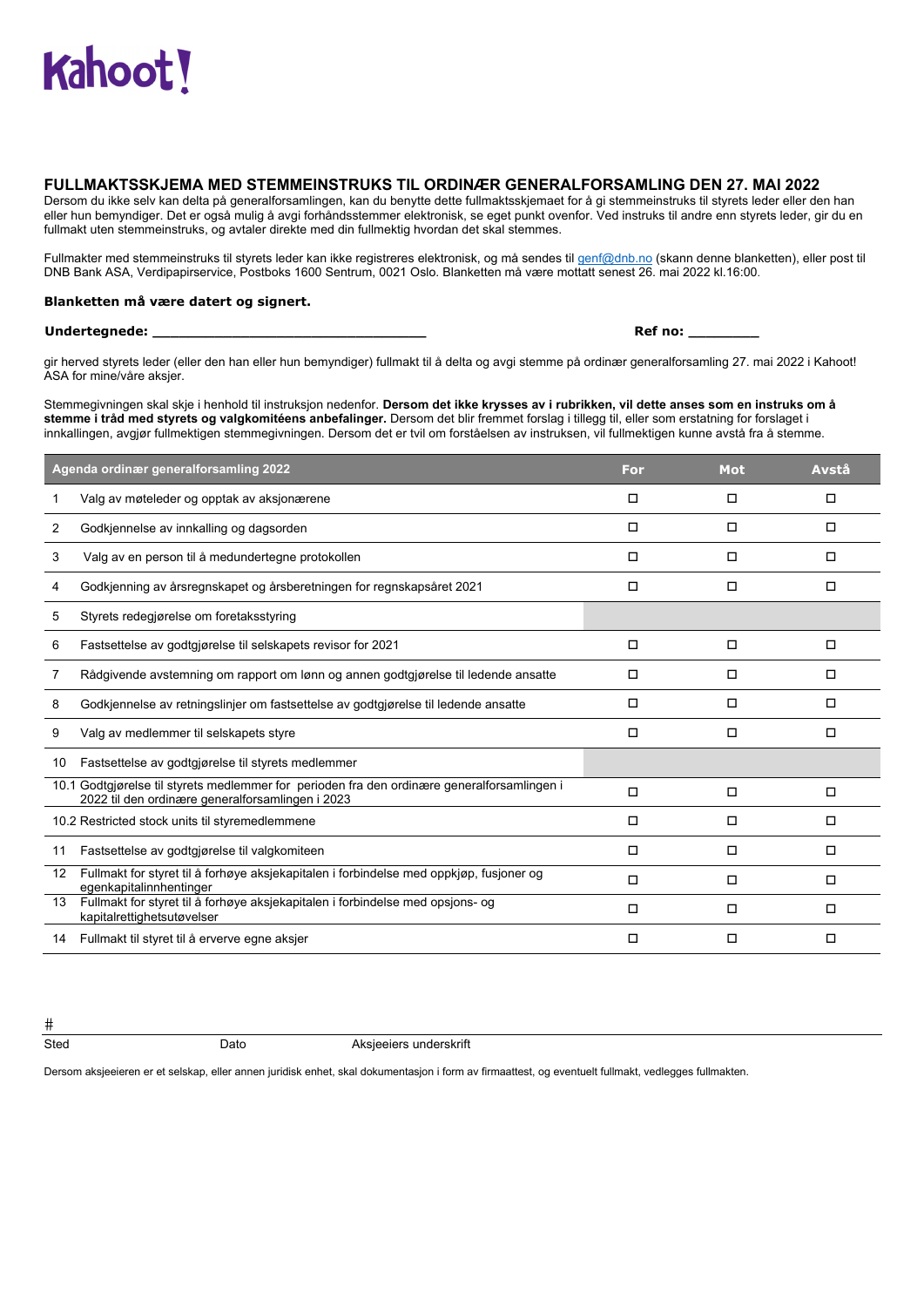

**Ref no: PIN code:** 

#### **Notice of Annual General Meeting**

Meeting in Kahoot! ASA will be held virtual on 27 May 2022 at 16:30 CET.

The shareholder is registered with the following amount of shares at summons: and vote for the number of shares owned per Record Date: 26 May 2022

#### *IMPORTANT MESSAGE:*

*The Annual General Meeting will be held as a digital meeting only, with no physical attendance for shareholders.* 

*Please log in at https://web.lumiagm.com/195226460 with meeting-ID 195-226-460.* 

*You must identify yourself using the reference number and PIN code from VPS that you will find in investor services (Corporate Actions – General Meeting – ISIN) or sent you by post on this form (for non-electronic actors) Shareholders can also get their reference number and PIN code by contacting DNB Bank Registrars Department by phone +47 23 26 80 20 (8:00 a.m. to 3:30 p.m. ) or by e-mail genf@dnb.no.* 

*On the company's web page https://kahoot.com/ you will find an online guide describing more in detail how you as a shareholder can participate in the Virtual meeting.* 

#### **Deadline for registration of advance votes, proxies and instructions: 26 May 2022 at 16:00 CET**

#### **Advance votes**

Advance votes may only be executed electronically, through the Company's website https://kahoot.com/ (use ref and pin code above) or through VPS Investor Services (where you are identified and do not need Ref.nr. and PIN Code). Chose Corporate Actions - General Meeting, click on ISIN. Investor Services can be accessed either through https://www.euronextvps.no/ or your account operator*.*

#### **Notice of attendance**

Shareholders are only allowed to participate online and no pre-registration is required. Shareholders must be logged in before the meeting starts. **If you are not logged in before the general meeting starts, you will not be able to attend**. Log in starts an hour before.

Shareholders who do not wish to participate online or vote in advance can give proxy to another person

**Proxy without voting instructions** for Annual General Meeting of Kahoot! ASA

**Ref no:** PIN code:

#### **Proxy should be registered through the Company's website https://kahoot.com/or through VPS Investor Services.**

For granting proxy through the Company's website, the above mentioned reference number and PIN code must be stated. In VPS Investor Services chose *Corporate Actions and General Meeting and click ISIN.* Investor Services can be accessed either through https://www.euronextvps.no/ or your account operator. Alternatively you may send this form by e-mail to genf@dnb.no, or by regular Mail to DNB Bank ASA, Registrars Department, P.O.Box 1600 Centrum, 0021 Oslo, Norway. The proxy must be received no later than **26 May 2022 at 16:00 CET. The form must be dated and signed in order to be valid.**

If you do not state the name of the proxy holder, the proxy will be given to the Chair of the Board of Directors or an individual authorised by him or her

#### The undersianed:

hereby grants (tick one of the two)

 $\Box$  the Chair of the Board of Directors (or a person authorised by him or her), or

\_\_\_\_\_\_\_\_\_\_\_\_\_\_\_\_\_\_\_\_\_\_\_\_\_\_\_\_\_\_\_\_\_\_\_\_\_\_\_\_\_\_\_\_\_ **(NB: Proxy holder must send an e-mail to genf@dnb.no for log in details**)

(Name of proxy holder in capital letters)

proxy to attend and vote for my/our shares at the Annual General Meeting of Kahoot! ASA on 27 May 2022.

Place Date Date Shareholder's signature (only for granting proxy)

If the shareholder is a legal entity, please attach documentation in the form of certificate of registration, or separate power of attorney, if applicable, to this power of attorney.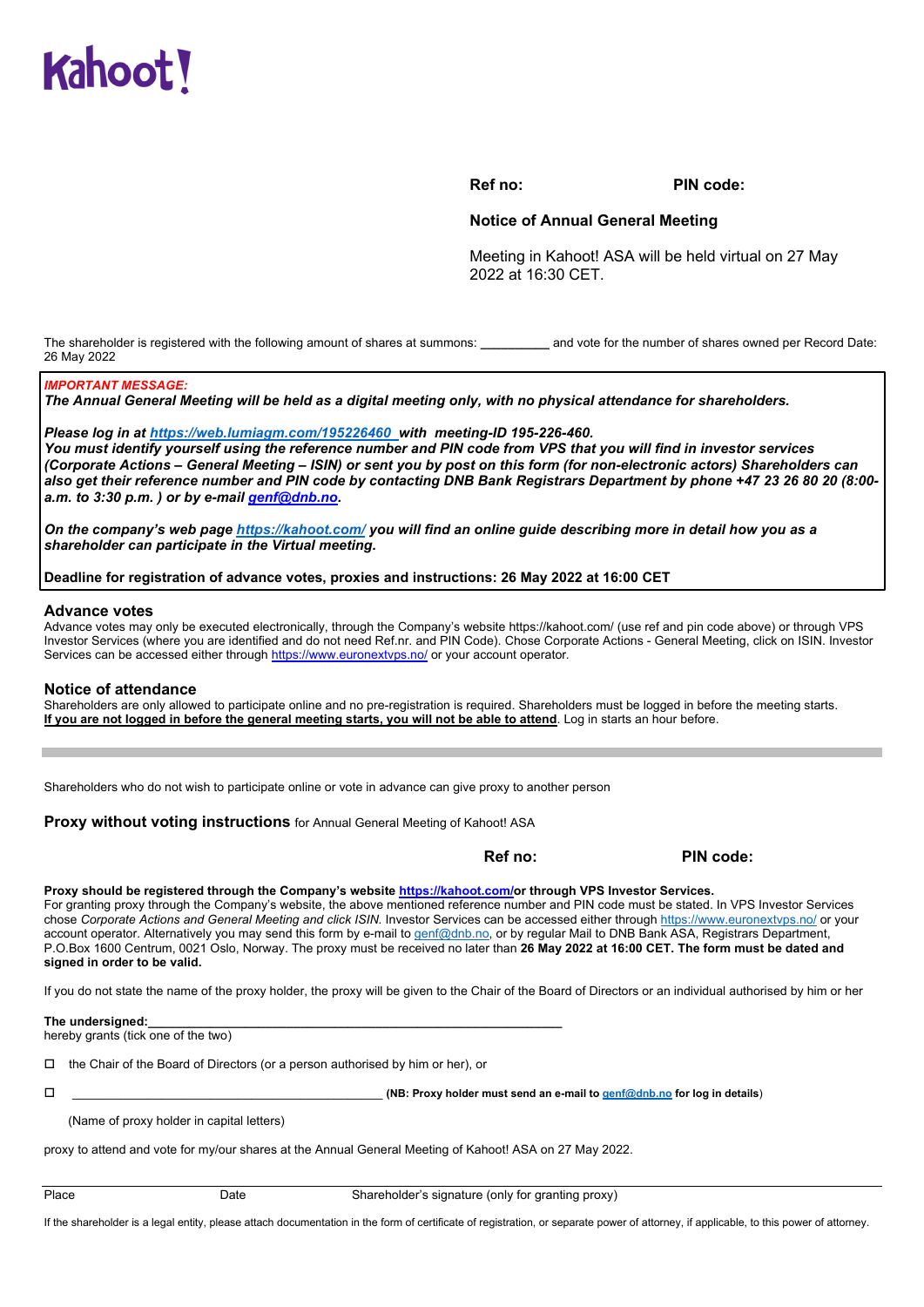## **PROXY FORM WITH VOTING INSTRUCTIONS TO THE ANNUAL GENERAL MEETING ON 27 MAY 2022**

If you are unable to attend the meeting, you may use this proxy form to give voting instructions to Chair of the Board of Directors or the person authorised by him or her. (Alternatively, you may vote electronically in advance, see separate section above.) Instruction to other than Chair of the Board should be agreed directly with the proxy holder.

Proxies with voting instructions to Chair of The Board of Directors cannot be submitted electronically, and must be sent to **genf@dnb.no** (scanned form) or by regular Mail to DNB Bank ASA, Registrars' Department, P.O.Box 1600 Centrum, 0021 Oslo, Norway. The form must be received by DNB Bank ASA, Registrars' Department no later than **26 May 2022 at 16:00 CET.**

#### **Proxies with voting instructions must be dated and signed in order to be valid.**

#### The undersigned: **Example 2** and the undersigned: **Example 2** and the undersigned: **Ref no: Ref no: B**

hereby grants the Chair of the Board of Directors (or the person authorised by him or her) proxy to attend and vote for my/our shares at the Annual General Meeting of Kahoot! ASA on 27 May 2022.

The votes shall be exercised in accordance to the instructions below. If the sections for voting are left blank, this will be counted as an instruction to vote in accordance with the Board's and Nomination Committee's recommendations. However, if any motions are made from the attendees in addition to or in replacement of the proposals in the Notice, the proxy holder may vote at his or her discretion. If there is any doubt as to how the instructions should be understood, the proxy holder may abstain from voting.

|    | Agenda for the Annual General Meeting 2022                                                                                                  | For    | <b>Against</b> | <b>Abstention</b> |
|----|---------------------------------------------------------------------------------------------------------------------------------------------|--------|----------------|-------------------|
|    | Election of the chairperson for the meeting and recording of the shareholders present                                                       | □      | $\Box$         | □                 |
| 2  | Approval of the notice and the agenda                                                                                                       | □      | $\Box$         | □                 |
| 3  | Election of one person to co-sign the minutes                                                                                               | □      | $\Box$         | $\Box$            |
| 4  | Approval of the annual accounts and the annual report for the financial year 2021                                                           | п      | л              | □                 |
| 5  | The board of directors' report on corporate governance                                                                                      |        |                |                   |
| 6  | Approval of the remuneration for the company's auditor for 2021                                                                             | □      | $\Box$         | $\Box$            |
| 7  | Approval of report on salary and other remuneration to leading personnel                                                                    | □      | $\Box$         | □                 |
| 8  | Approval of guidelines for salary and other remuneration to leading personnel                                                               | □      | $\Box$         | □                 |
| 9  | Election of members of the company's board of directors                                                                                     | □      | $\Box$         | □                 |
| 10 | Determination of remuneration to the board of directors                                                                                     |        |                |                   |
|    | 10.1 Remuneration to the board of directors for the period from the annual general meeting in<br>2022 to the annual general meeting in 2023 | $\Box$ | $\Box$         | $\Box$            |
|    | 10.2 Restricted stock units to the members of the board of directors                                                                        | □      | $\Box$         | $\Box$            |
| 11 | Determination of remuneration to the nomination committee                                                                                   | □      | $\Box$         | □                 |
| 12 | Authorization to the board of directors to increase the share capital in connection with<br>mergers, acquisitions and equity raises         | □      | $\Box$         | □                 |
| 13 | Authorization to the board of directors to increase the share capital in connection with option<br>and equity incentive rights              | $\Box$ | $\Box$         | $\Box$            |
| 14 | Authorization to the board of directors to acquire treasury shares                                                                          | □      | $\Box$         | □                 |

Place **Date** Date Shareholder's signature **Date** Shareholder's signature

If the shareholder is a legal entity, please attach documentation in the form of certificate of registration, or separate power of attorney, if applicable, to this power of attorney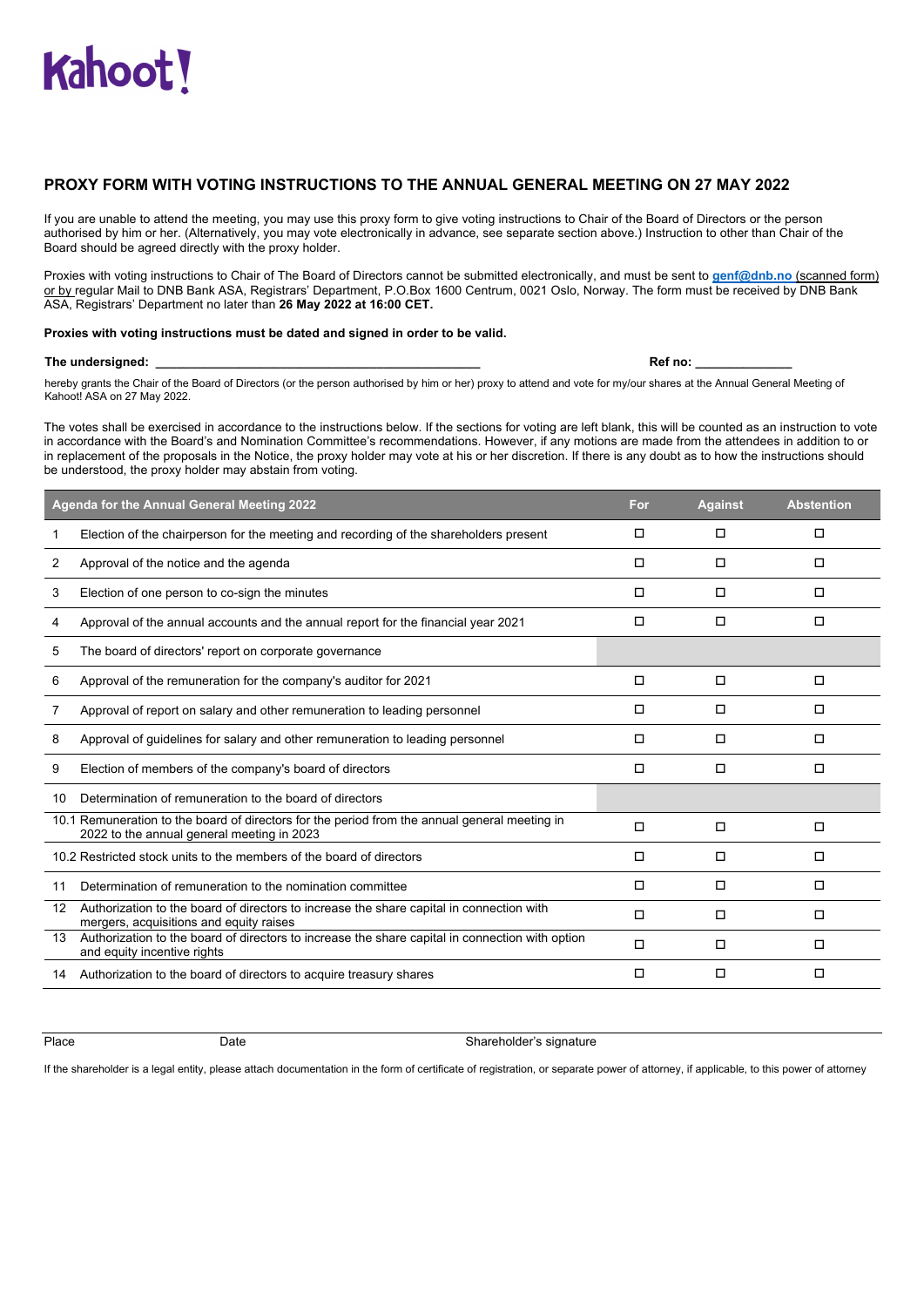## **Vedlegg 3 / Appendix 3**

## **GUIDE FOR ONLINE DELTAKELSE KAHOOT! ASA 27. MAI 2022**

**Kahoot! ASA vil gjennomføre ordinær generalforsamling den 27. mai 2022 kl. 16:30 CET som et digitalt møte, hvor du får muligheten til å delta online med din pc, telefon eller nettbrett. Nedenfor følger en beskrivelse av hvordan du deltar online.** 

**Vi gjør samtidig oppmerksom på at du også, har mulighet til å forhåndsstemme eller gi fullmakt før møtet. Se innkalling for nærmere detaljer for forhåndsstemming og hvordan gi fullmakt. Om du forhåndsstemmer eller gir fullmakt kan du fortsatt logge deg på generalforsamlingen for å følge med samt stille spørsmål, men du vil ikke få muligheten til å stemme på sakene.** 

Ved å delta online vil aksjonærer få direktesendt webcast (lyd og video) fra generalforsamlingen, mulighet til å stille skriftlige spørsmål, samt avgi stemme på hver enkelt av sakene. Sikker identifisering av aksjonærene blir gjort ved å bruke det unike referansenummeret og PIN-koden som tildeles hver aksjonær og fullmektig i Verdipapirsentralen **(Euronext VPS)** for generalforsamlingen.

Ingen påmelding er nødvendig eller ønskelig for aksjonærer som vil delta online, men aksjonærer **må være logget inn før generalforsamlingen starter.**

**Aksjonærer som ikke finner sitt Referansenummer og PIN-kode for pålogging eller har andre tekniske spørsmål er velkomne til å ringe DNB Bank Verdipapirservice på telefon +47 23 26 80 20 (mellom 08:00-15:30), eller sende en e-post til [genf@dnb.no](mailto:genf@dnb.no)**

#### **HVORDAN FÅ TILGANG TIL GENERALFORSAMLINGEN ONLINE**

For å kunne delta online må du gå inn på følgende nettside: https://web.lumiagm.com/195226460

enten på din smarttelefon, nettbrett eller pc. Alle store kjente nettlesere, som Chrome, Safari, Edge, Firefox etc. støttes.

Skriv inn **Møte-ID**: **195-226-460** og klikk **BLI MED PÅ MØTET** 

Velg så **Aksjonær/shareholder Ref.nr & PIN** og klikk FORTSETT

Du må så identifisere deg med.

a) **Ref. nummer fra VPS for generalforsamlingen**

b) **PIN-kode fra VPS for generalforsamling**

Du vil ha muligheten til å logge inn en time før generalforsamlingen starter.

Når du er logget inn kommer du til informasjonssiden til generalforsamlingen. Her finner du informasjon fra selskapet og hvordan dette fungere teknisk. Merk at du må ha internettilgang under hele møtet.

Selskapet har også besluttet at ikke-aksjonærer kan følge med, og det er et eget valg som heter Gjestepålogging/ Guests. Gjesteinnloggede vil ikke kunne sende inn spørsmål, og vil ikke få opp saker det stemmes over.

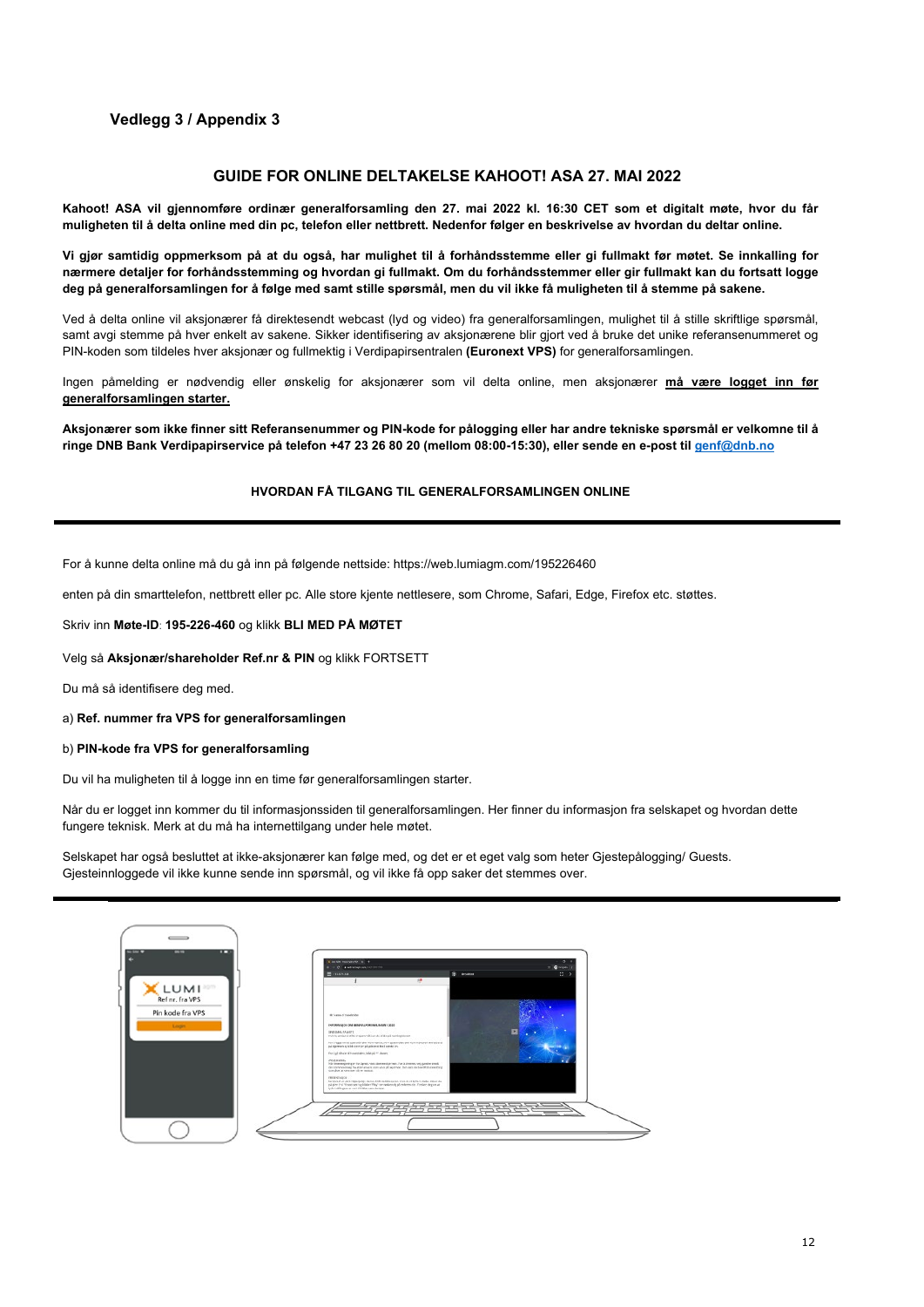#### **HVORDAN MOTTA REFERANSENUMMER OG PIN-KODE FRA VPS**

Alle aksjonærer registrert i VPS blir tildelt deres eget unike referansenummer og PIN-kode av VPS-systemet for bruk til generalforsamlingen. Disse er tilgjengelig gjennom VPS investortjenester. Logg deg på investortjenester, velg Hendelser, Generalforsamling. Klikk på ISIN og du vil kunne se ditt unike referanse-nummer (Ref.nr.) og PIN-kode.

Alle VPS direkte registrerte aksjeeiere har tilgang til investortjenester enten via [https://www.euronextvps.no e](https://www.euronextvps.no/)ller nettbank. Ta kontakt med din kontofører om du mangler tilgang.

Aksjeeiere som ikke har huket av for at de ønsker meldinger fra selskap elektronisk i investortjenester, vil i tillegg få tilsendt pr. post deres referansenummer og PIN-kode sammen med innkallingen fra selskapet. (på registrerings blankett)

**Forvalterregistrerte aksjeeiere:** Aksjer som er holdt på en forvalter konto (nominee), må overføres til en segregert konto i den reelle eiers navn for å ha stemmerett på generalforsamlingen. Når aksjer overføres til den segregerte kontoen dannes det Ref.nr og PIN-kode for denne kontoen. Vennligst kontakt din forvalter om du ønsker ytterligere informasjon om dette.

## **HVORDAN AVGI STEMME**

## **III** AVSTEMMING

Når saker er tilgjengelig for avstemming kan du stemme på alle saker så raskt du ønsker. Saker lukkes etter hvert som generalforsamlingen behandler de. Saker vil skyves til din skjerm. Klikk på stemmeikonet om du klikker deg bort fra avstemmingen

For å stemme, trykk på ditt valg på hver av sakene. FOR, MOT eller AVSTÅR. Når du har avgitt stemme vil du se at ditt valg er markert. Du får også et valg hvor du kan stemme samlet på alle saker. Bruker du dette valget kan du fortsatt overstyre valget på enkelte saker om ønskelig.

For å endre din stemme, klikk på et annet valg. Du kan også velge å kansellere. Du kan endre eller kansellere din avgitte stemme helt fram til møteleder avslutter avstemmingen på de enkelte sakene. Ditt siste valg vil være gjeldende.

**NB: Innloggede aksjonærer som har forhåndsstemt eller gitt fullmakt, vil ikke få muligheten til å stemme, men kan følge med og skrive meldinger om ønskelig.**

| all 02-UK <              | ● 33%<br>15:54<br>Poll Open                                                                                                                                                        |
|--------------------------|------------------------------------------------------------------------------------------------------------------------------------------------------------------------------------|
| Split Voting             |                                                                                                                                                                                    |
| the chair                | 2. Valg av møteleder og person til å<br>medundertegne protokollen /<br>Election of person to chair the<br>meeting and election of a person to<br>co-sign the minutes together with |
| Select a choice to send. |                                                                                                                                                                                    |
| For / For                |                                                                                                                                                                                    |
| Mot / Against            |                                                                                                                                                                                    |
| Avstår / Abstain         |                                                                                                                                                                                    |
|                          |                                                                                                                                                                                    |
| Cancel                   |                                                                                                                                                                                    |
|                          |                                                                                                                                                                                    |

## **SPØRSMÅL TIL GENERALFORSAMLINGEN**

## **J** MELDINGER

Spørsmål eller kommentarer om sakene på agendaen kan sendes inn av aksjonærene under hele generalforsamlingen, så lenge møteleder holder åpent for dette.

For å se publiserte spørsmål fra andre aksjonærer, eller dersom du selv ønsker å stille spørsmål eller gi kommentar til noen av sakene på agendaen, velg meldingsikonet.

Skriv inn spørsmålet eller kommentaren din i meldings boksen der det står «Still et spørsmål». Når du har skrevet ferdig, klikk på send knappen.

Spørsmål sendt inn online vil bli moderert før de går til møteleder. Dette for å unngå gjentakelse av spørsmål samt fjerning av upassende språk.

**Alle aksjonærer som sender inn spørsmål eller kommentarer vil bli identifisert for andre aksjonærer ved navn, men ikke aksjebeholdning.**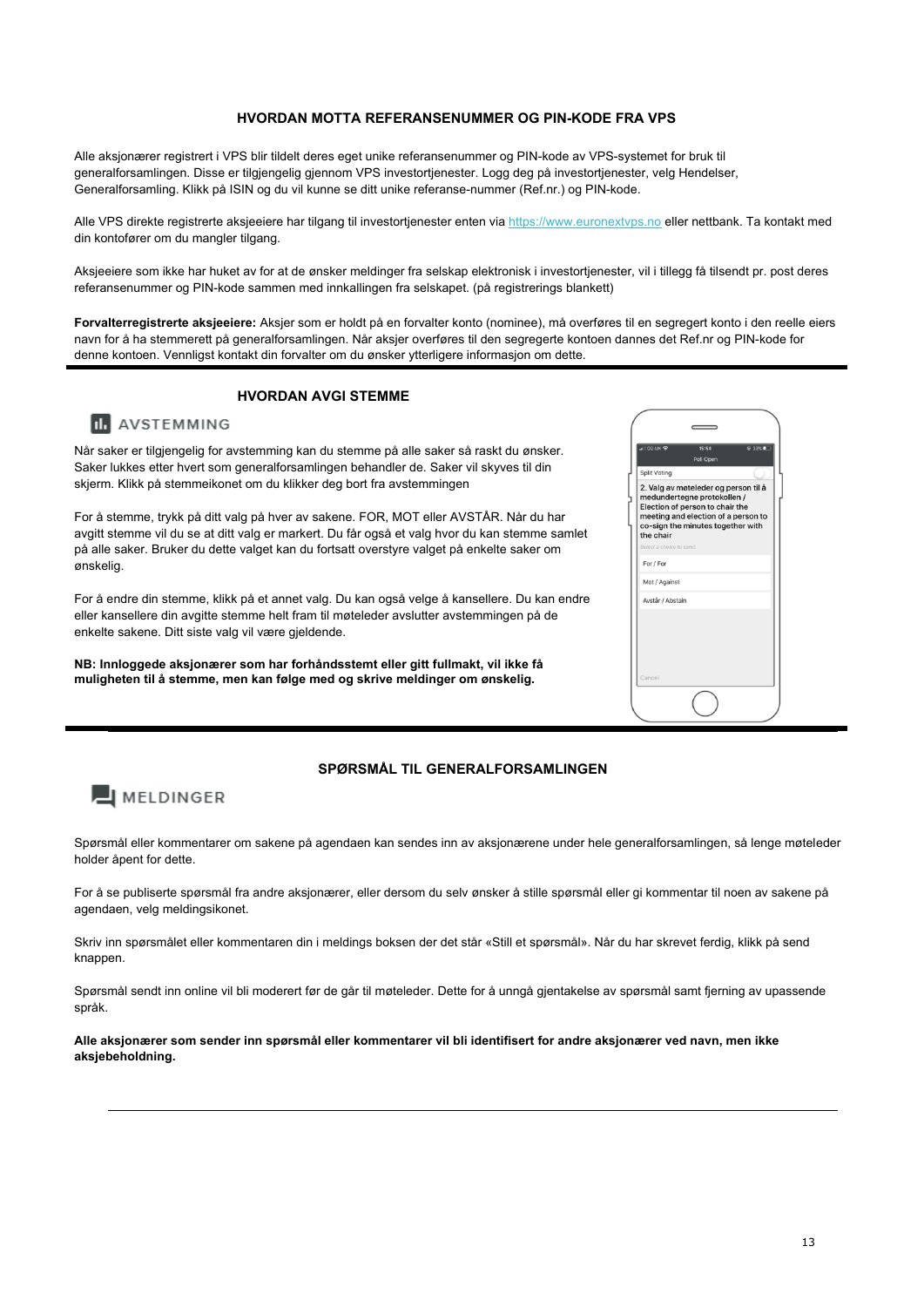## **GUIDE FOR ONLINE PARTICIPATION KAHOOT! ASA 27 MAY 2022**

**Kahoot! ASA will hold annual general meeting on May 27th 2022 at 16:30 CET as a digital meeting, where you get the opportunity to participate online with your PC, phone or tablet. Below is a description of how to participate online.**

**We also point out that you also can vote in advance or give a proxy before the meeting. See the notice for further details on advance voting and how to authorize a proxy. If you vote in advance or give a proxy, you can still log on to the general meeting to follow and ask questions, but you will not have the opportunity to vote on the items. If required a proxy can be withdrawn by requesting this once logged on.**

By participating online, shareholders will receive a live webcast from the general meeting, the opportunity to ask written questions, and vote on each of the items. Secure identification of shareholders is done by using the unique reference number and PIN code assigned to each shareholder by the Norwegian Central Securities Depository **(Euronext VPS)** in relation to this General Meeting.

No registration is required for shareholders who want to participate online, but shareholders **must be logged in before the general meeting starts.** 

**Shareholder who does not find their reference number and PIN code for access or have other technical questions is welcome to call DNB Registrars Department on phone + 47 23 26 80 20 (between 08:00-15:30), or send an e-mail t[o genf@dnb.no](mailto:genf@dnb.no)**

## **HOW TO ACCESS THE ONLINE GENERAL MEETING**

To be able to participate online, you must go to the following website: https://web.lumiagm.com/195226460

either on your smartphone, tablet or PC. All major known browsers, such as Chrome, Safari, Edge, Firefox etc. are supported.

enter Meeting ID: **195-226-460** and click **Join**:

Then select **Aksjonær/shareholder Ref.nr & PIN** and click CONTINUE

You must then identify yourself with.

**a) Ref. number from VPS for the general meeting**

**b) PIN code from VPS for general meeting**

**You will have the opportunity to log in one hour before the general meeting starts.**

Once you have logged in, you will be taken to the information page for the general meeting. Here you will find information from the company, and how this works technically. Note that you must have internet access throughout the meeting.

The company has also decided that non-shareholders can follow, and there is a separate choice called Gjestepålogging/ Guests. Guest logged in will not be able to submit questions and will not receive items that are voted on.